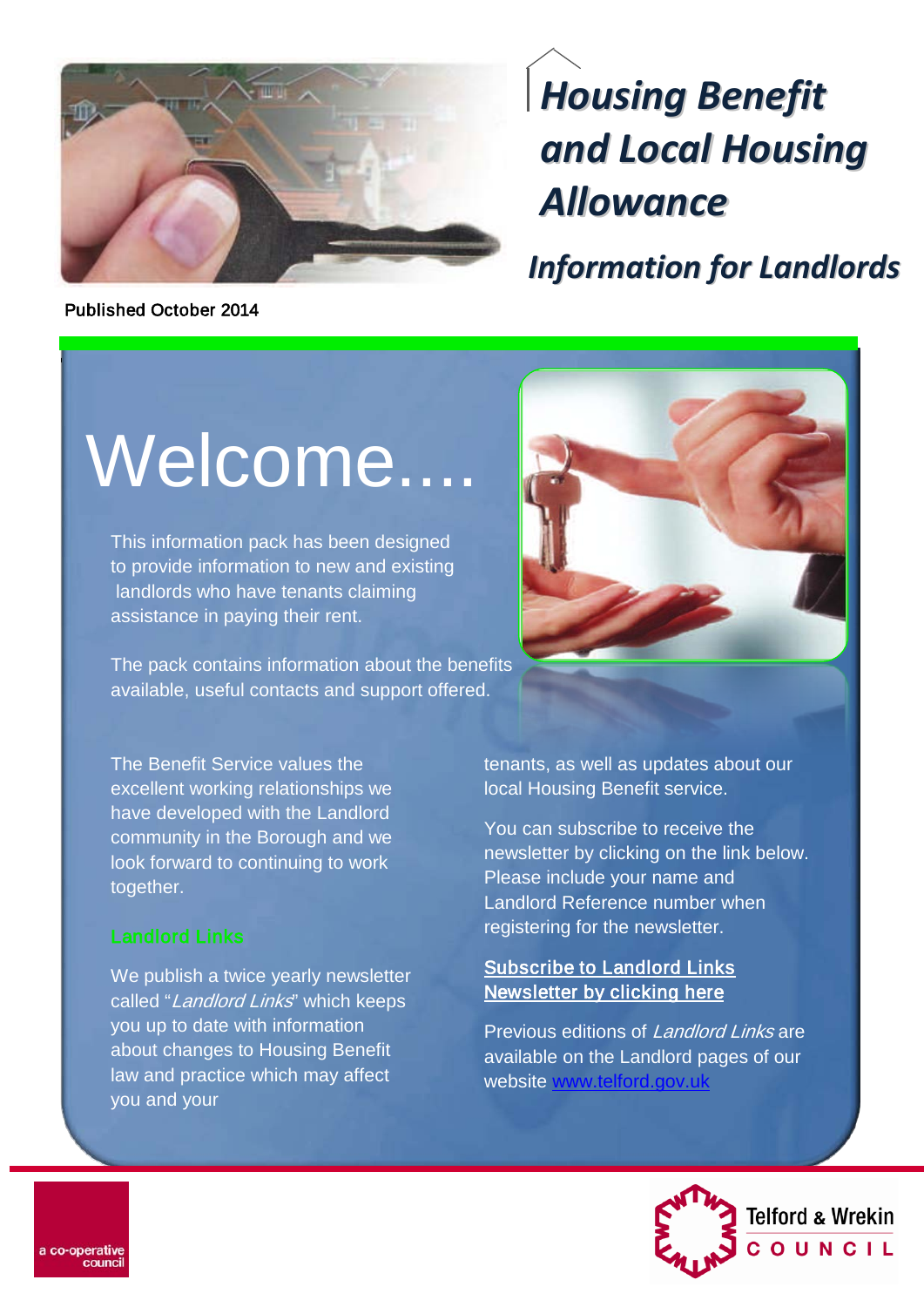## **Contents**

## Part 1: Understanding Housing Benefit Part 1: Understanding Housing Benefit

| Introduction                                                           | Page 2 |
|------------------------------------------------------------------------|--------|
| Housing Benefit or Local Housing Allowance?<br>Page 2                  |        |
| Who can claim?                                                         | Page 2 |
| How is Housing Benefit / LHA calculated?                               | Page 3 |
| Verification: what evidence is required to complete a claim?<br>Page 5 |        |

| Part 2: Making a claim | Page 7 |
|------------------------|--------|
|------------------------|--------|

| Telephone claims    |  |
|---------------------|--|
| Other ways to claim |  |

## Part 3: Payment of Housing Benefit / LHA Page 9

| When will payments start?                                      | Page 9    |  |
|----------------------------------------------------------------|-----------|--|
| Who will receive the payments?                                 | Page 9    |  |
| How will I receive benefit payments?                           | Page 10   |  |
| What information can I ask about my tenant's claim?<br>Page 11 |           |  |
| Understanding my Landlord Payment Notification                 | - Page 11 |  |

| <b>Part 4: Useful Contacts</b> |  | Page 13 |  |
|--------------------------------|--|---------|--|
|--------------------------------|--|---------|--|

## Part 5: Other Useful Information [Page 16](#page-16-0)

| Overpayments                          | Page 16 |
|---------------------------------------|---------|
| Local Housing Allowance               | Page 20 |
| The Role of The Rent Officer          | Page 22 |
| <b>Claim Reviews</b>                  | Page 24 |
| <b>Disputes</b>                       | Page 25 |
| <b>Benefit Fraud</b>                  | Page 27 |
| Council Tax                           | Page 28 |
| <b>Discretionary Housing Payments</b> | Page 29 |

| <b>Frequently Asked Questions</b> | Page 30 |  |  |  |
|-----------------------------------|---------|--|--|--|
|-----------------------------------|---------|--|--|--|

This information folder has been written and produced by Benefit Service, Telford & Wrekin Council, Addenbrooke House, Telford, TF3 4NT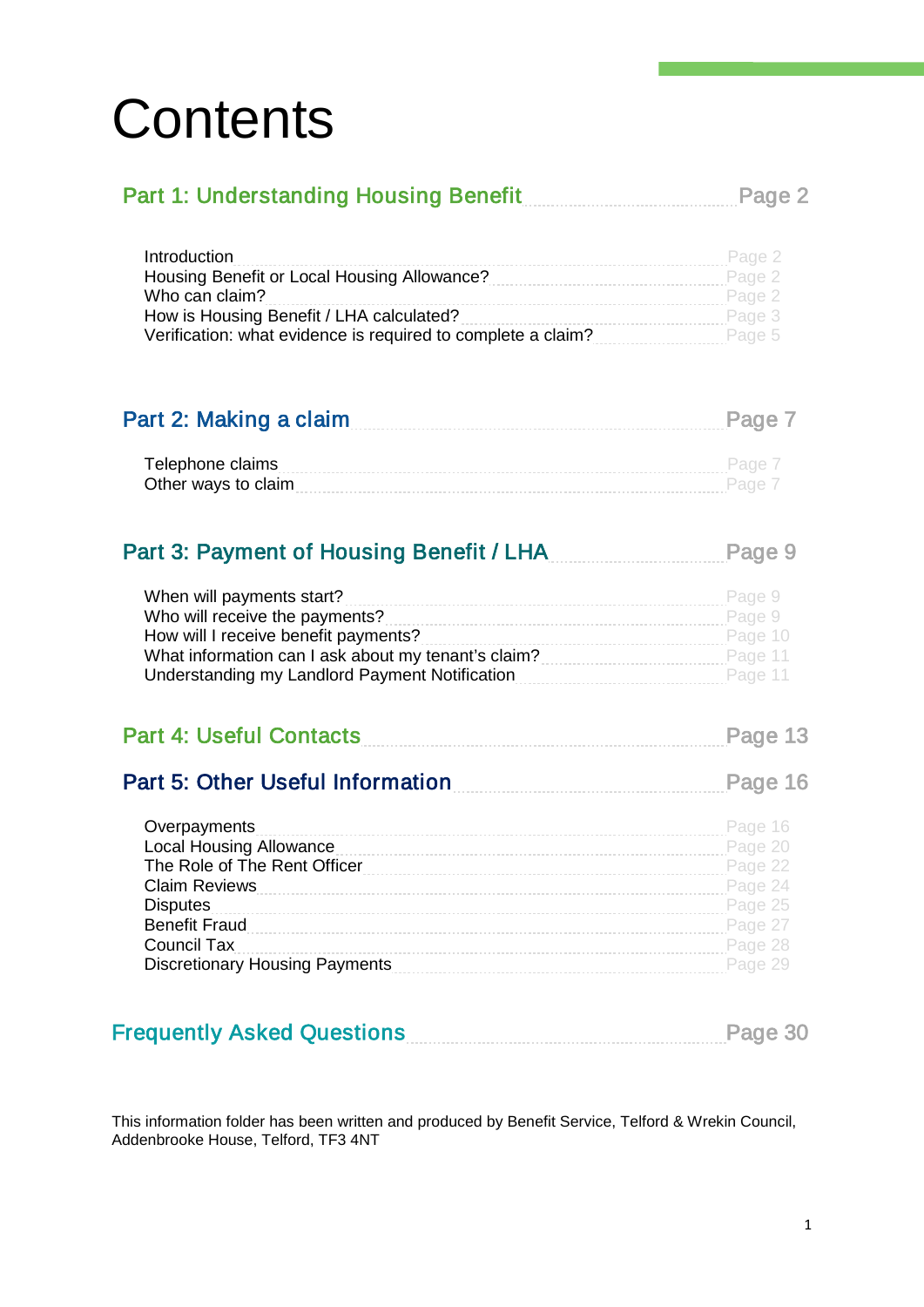## <span id="page-2-0"></span>Part One – Understanding Housing Benefit

Housing Benefit and Local Housing Allowance (LHA) are means tested benefits which are administered by the Council on behalf of the Department for Work & Pensions (DWP). They provide assistance to tenants who are receiving a low income to help meet their rental liability.

#### <span id="page-2-1"></span>Housing Benefit or Local Housing Allowance?

Local Housing Allowance (LHA) was introduced on  $7<sup>th</sup>$  April 2008 as part of the Government's reform programme which aims to simplify Housing Benefit and support the wider objectives of welfare reform.

The LHA scheme is currently only applicable to the Private Rental Sector and applies to:-

- Any customer making a new claim for Housing Benefit
- Any existing Housing Benefit customer who changes address
- Any existing customer who has a break in their Housing Benefit of one week or more

Most customers living in privately rented accommodation will now be receiving Local Housing Allowance.

Local Housing Allowance currently does not apply to accommodation provided by Registered Social Landlords, Housing Associations, Council homes and similar. Tenants in this type of accommodation will continue to claim Housing Benefit.

#### <span id="page-2-2"></span>**Who Can Claim?**

Only the tenant of the property can make a claim for benefit; a landlord cannot claim Housing Benefit or LHA on behalf of their tenant. This is because benefit entitlement depends on the personal circumstances of the tenant and takes into account the rent level, income and household composition.

To be eligible to claim benefit a tenant must meet three basic requirements:

- the tenant must have a liability to pay rent, and
- the tenant must be living in the property as their normal home, and
- the tenant must make a claim for benefit.

If a tenant fails to meet any of these requirements, they will not be eligible for benefit (there are some rare exceptions to this such as temporary absence from the home or if the tenant is in hospital).

There are a few instances where a person may have a liability to pay rent but is treated as not liable for Housing Benefit and LHA purposes. Circumstances include where a tenancy is not on a commercial basis or the resident landlord is a close relative of the tenant or their partner.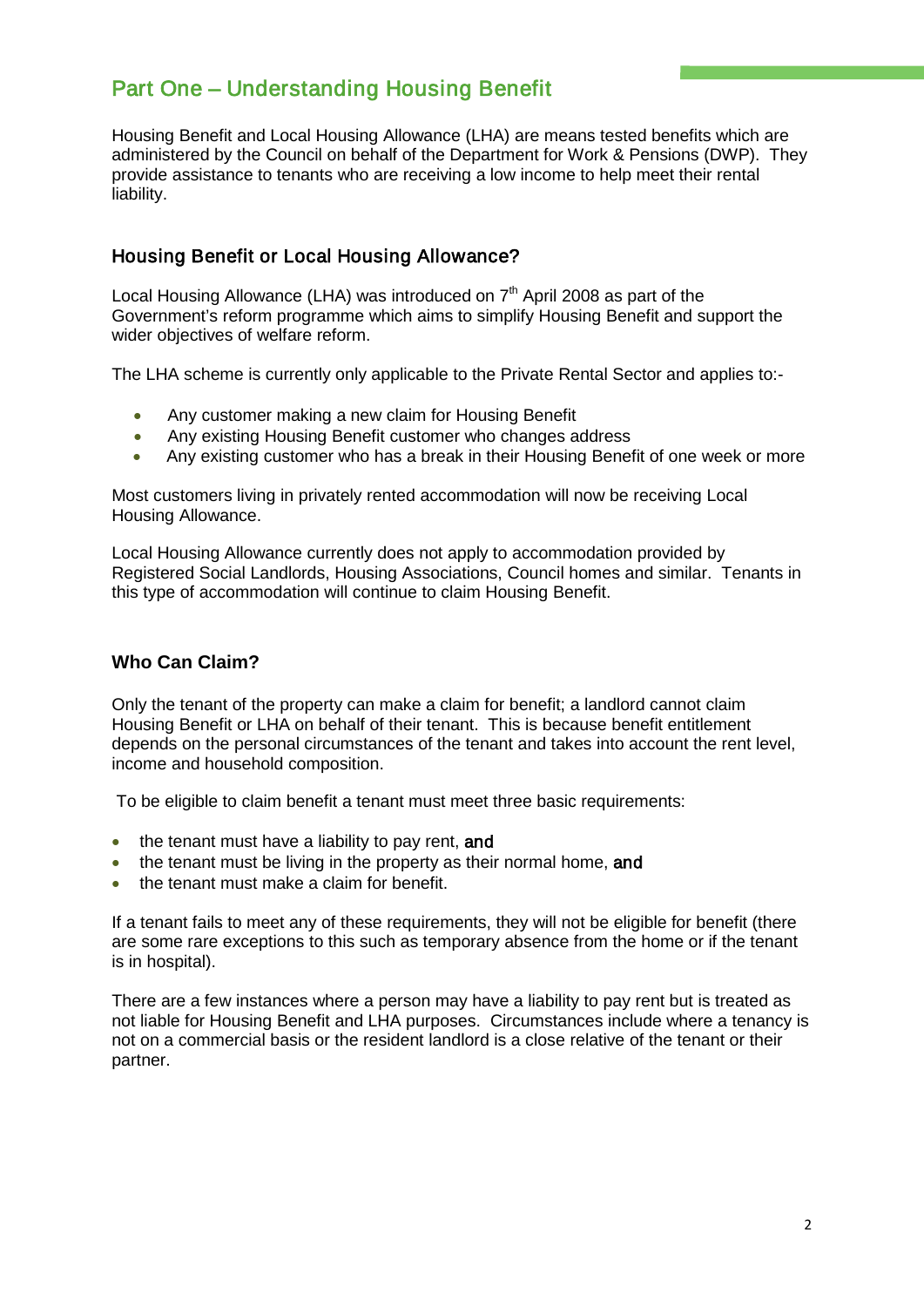#### How is Housing Benefit/LHA calculated?

#### <span id="page-3-0"></span>**How do we work out benefit entitlement?**

The process involves comparing the weekly income of the tenant and their family with an applicable amount that the Government sets which represents the basic living needs of a family. The level of applicable amount is specified in Housing Benefit Regulations.

In broad terms, tenants with no income or a low income qualify for maximum benefit which may be reduced if there is a non dependant in their household. The more the household income exceeds the applicable amount set by the Government, the less the benefit entitlement will be.

• Maximum benefit is not the same as maximum rent. The rent may be restricted – please see below.

#### The Rent

Housing Benefit (only received by tenants claiming prior to April 2008) takes into account the eligible rent of the property, which is set by the Rent Officer. Please see Part Five: The Role of the Rent Officer for more detail by [clicking here.](#page-22-0)

Housing Benefit may also include a few eligible services such as the cleaning of communal areas but it does not cover heating, cooking, hot water, lighting, water rates, laundry, room cleaning and meals. If a landlord provides any of these services, the tenant will have to pay for these themselves.

Local Housing Allowance (LHA) is not based on the property in which the tenant lives or the rent they are charged. The maximum rent used in an LHA claim is based on the number of bedrooms that the tenant and their family need. For more detailed information about the LHA scheme please see Part Five: Local Housing Allowance – by [clicking here.](#page-20-1) These claims are not referred to the Rent Officer. The LHA rates applicable for the number of bedrooms required by a tenant are given to the Council each month and published on our [website.](http://www.telford.gov.uk/)

#### Personal circumstances and household composition

The individual circumstances of the tenant affects the amount of benefit that is payable so household income, disability and age are all taken into account when calculating entitlement. The composition of the tenant's immediate family, which includes any dependant children and adults, is also an important factor in determining benefit entitlement.

The income of any grown up children and other adults living as part of the tenant's household may mean that a non dependant charge is applied to the claim.

#### Non dependant charges

Non dependants are usually adult sons, daughters or other relatives and friends who live in the tenant's household on a non-commercial basis. Benefit is normally reduced for each non dependant living in the household. The amount of the deduction will depend on the type and amount of any income the non dependant has and is not related to any payments they may make to the tenant for their "keep".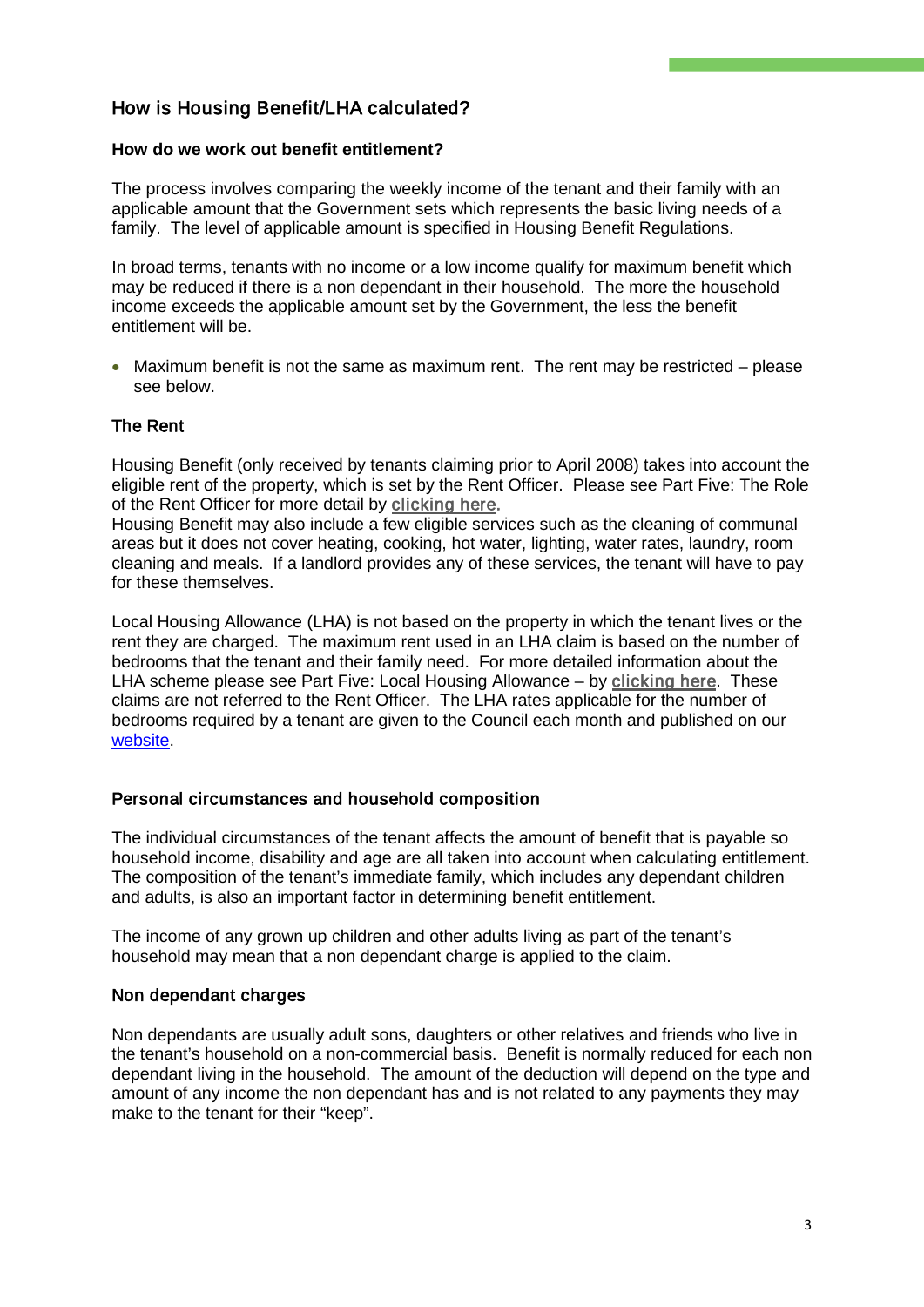#### Calculating Benefit Entitlement

í

 **Have you ever wanted to advise a prospective tenant of their potential benefit entitlement or been aware of a tenant's change of circumstances but not sure how this will affect the rate of benefit in payment?**

 **Are you ever uncertain what rental payments to charge your tenant until their claim has been processed and entitlement is known?**

The online benefit calculator on our website will enable you or your tenant to estimate how much benefit they may be entitled to.

All you or your tenant need to do is enter details covering areas such as rent charged, income received and family make up. Then you simply hit the calculate button and let the program work it out.

Remember the more precise the information that you give the more accurate your calculation will be.

The results can be printed out and used to help determine whether it is worthwhile making a claim, or help you to determine what payments a tenant should be making towards their rent.

The calculator can determine:

- Housing Benefit
- Council Tax Support
- Local Housing Allowance; and
- Second Adult Rebate eligibility (which can give a rebate against Council Tax).

Alternatively, you can call our Customer Contact Centre on 01952 383838 and they will do the calculation for you.

The calculation can be found at [www.telford.gov.uk/apps/calculator](http://www.telford.gov.uk/apps/calculator) 

#### Any results you are given are only an estimate of possible entitlement. Actual entitlement can only be determined when a full application is submitted to the Council, accompanied by all relevant documentation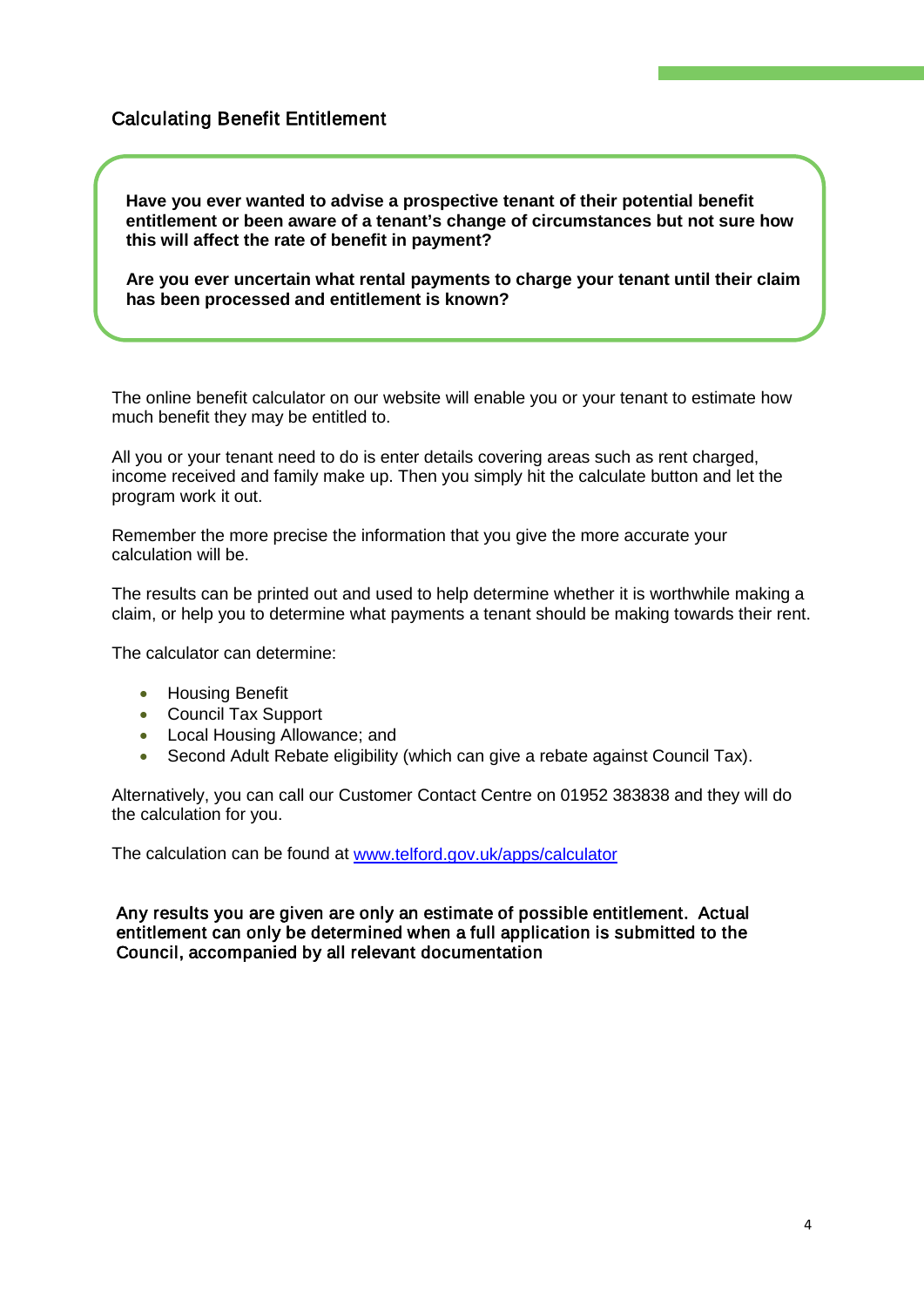#### <span id="page-5-0"></span> **Verification: what evidence is required to complete a claim?**

 In order to make sure that the administration of Housing and Council Tax Support is secure,

 fair, provides help where it is needed and is vigilant in tackling fraud and error to ensure value for the tax payer, it is necessary for the Council to verify each claimant's identity, rental liability, income and any capital they may have.

 All documentation provided must be in the form of **original documents**. Photocopies are not acceptable. The responsibility for supplying proof of income and liability for rent rests solely with the tenant.

#### • Two forms of identity

Ĩ

The Council will need to see two forms of identity for both the tenant and any partner in the household. Acceptable items of proof include birth certificate, passport, marriage certificate or wage slips. Our Benefit Assessors will be happy to provide advice on all acceptable forms of identity to your tenant during their telephone callback as part of the telephone claim process. [Click here](#page-7-0) for more information about making a claim.

#### • National Insurance Number

Proof of the National Insurance number for both the tenant and any partner will be needed. The number can be found on wage slips, P60, Benefit payment books and National Insurance number cards.

#### • Proof of Rent

#### Tenancy Agreement

Always make sure your tenant has a copy of the agreement. It should be clear from this:

- How long the tenancy is for
- The amount of rent payable and how often (weekly, monthly)
- The agreement should be signed by both the tenant and the landlord
- If you are acting as the agent for the property the agreement should also give the name and address of the landlord.

A Rent Book or Rent Account document is acceptable but this must be up to date showing payments made and any arrears if applicable.

#### Letter from the landlord

This is also acceptable as the proof of tenancy but it must include:

- The name and address of the landlord and managing agent
- The date the agreement commenced
- The amount payable and how often
- What is included in the rent, e.g. Meals, gas, electric, cleaning etc.
- Details of the rent already paid and the date of payment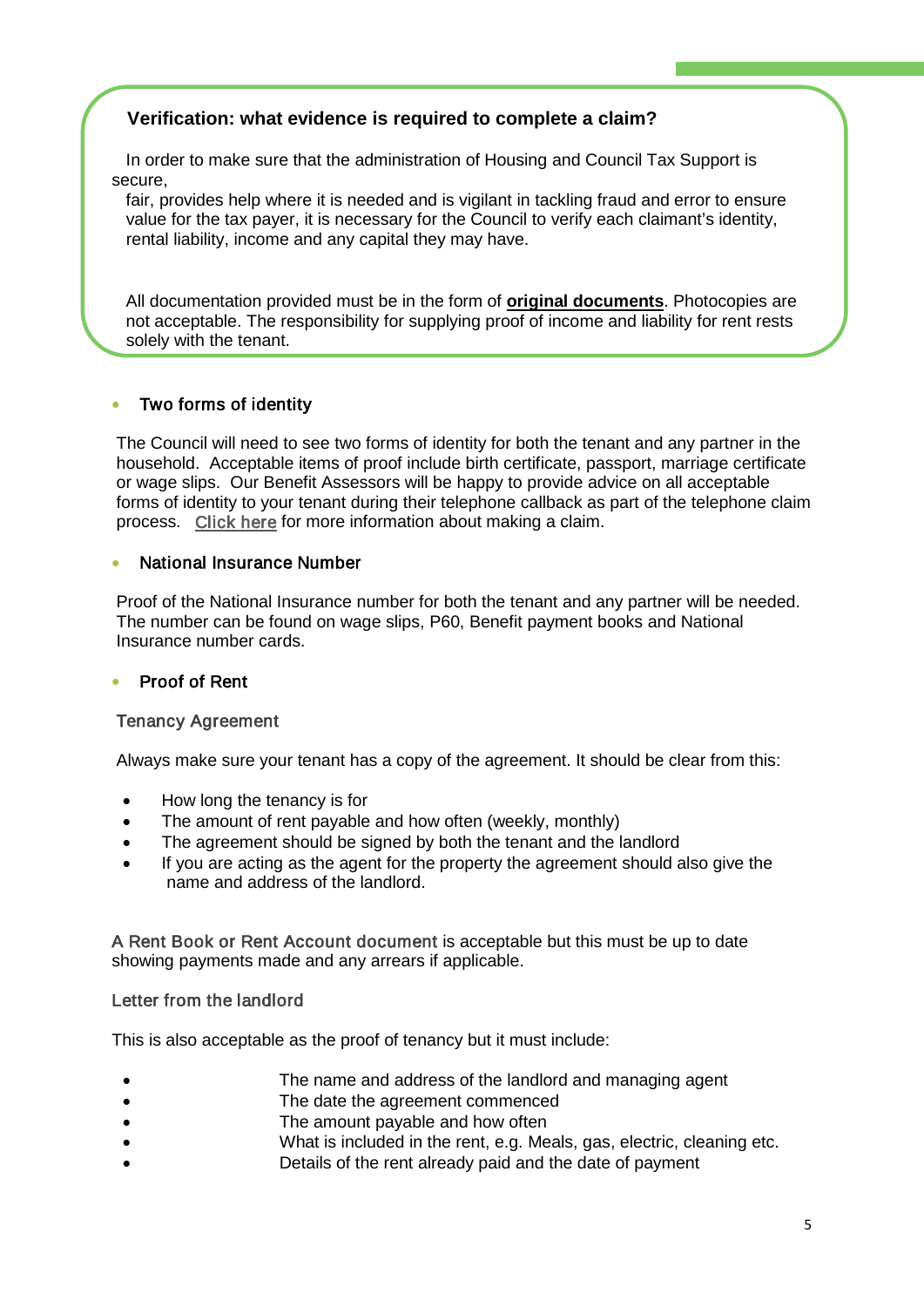#### • Proof of Income

#### Proof of all state benefits/allowances

If your tenant confirms they are in receipt of a State benefit, we can now verify most State benefits directly with the Jobcentre Plus.

#### Proof of wages

The wage slips must be up to date and consecutive. The Council will need to see the last five weeks payments if paid weekly, the last three payments if paid fortnightly or the last two months payments if paid monthly.

Alternatively the tenant can take the certificate of earnings, which is attached to the Housing Benefit application form, to their employer for completion. The Council can also send the certificate of earnings to the employer if the tenant requests this.

If the tenant has recently commenced employment a contract of employment which gives the hours to be worked and the amount of hourly pay may also be acceptable.

#### Proof of Tax Credits

This proof must be an up to date tax credit letter from the HMRC or a bank statement showing receipt of the Tax Credit. Our Benefit Assessors can now check the exact level of Tax Credit entitlement online during the Benefit assessment appointment.

#### Proof of Pension Credit

If your tenant confirms they are in receipt of Pension Credit, we can now verify Pension Credit entitlement directly with the Pension Service.

#### Proof of Savings/Capital

The authority will need to see the last three months bank statements for all accounts. Certificates or statements of any investments which include stocks, shares, unit trusts and National Savings certificates will be required.

#### Proof of other income

Other income could include occupational pensions, maintenance or other regular income from another source. Proof can be in the form of statements, letters or bank statements.

#### Proof of a non dependant's income

If the tenant has a non dependant in the household, the Council will need to see proof of their income.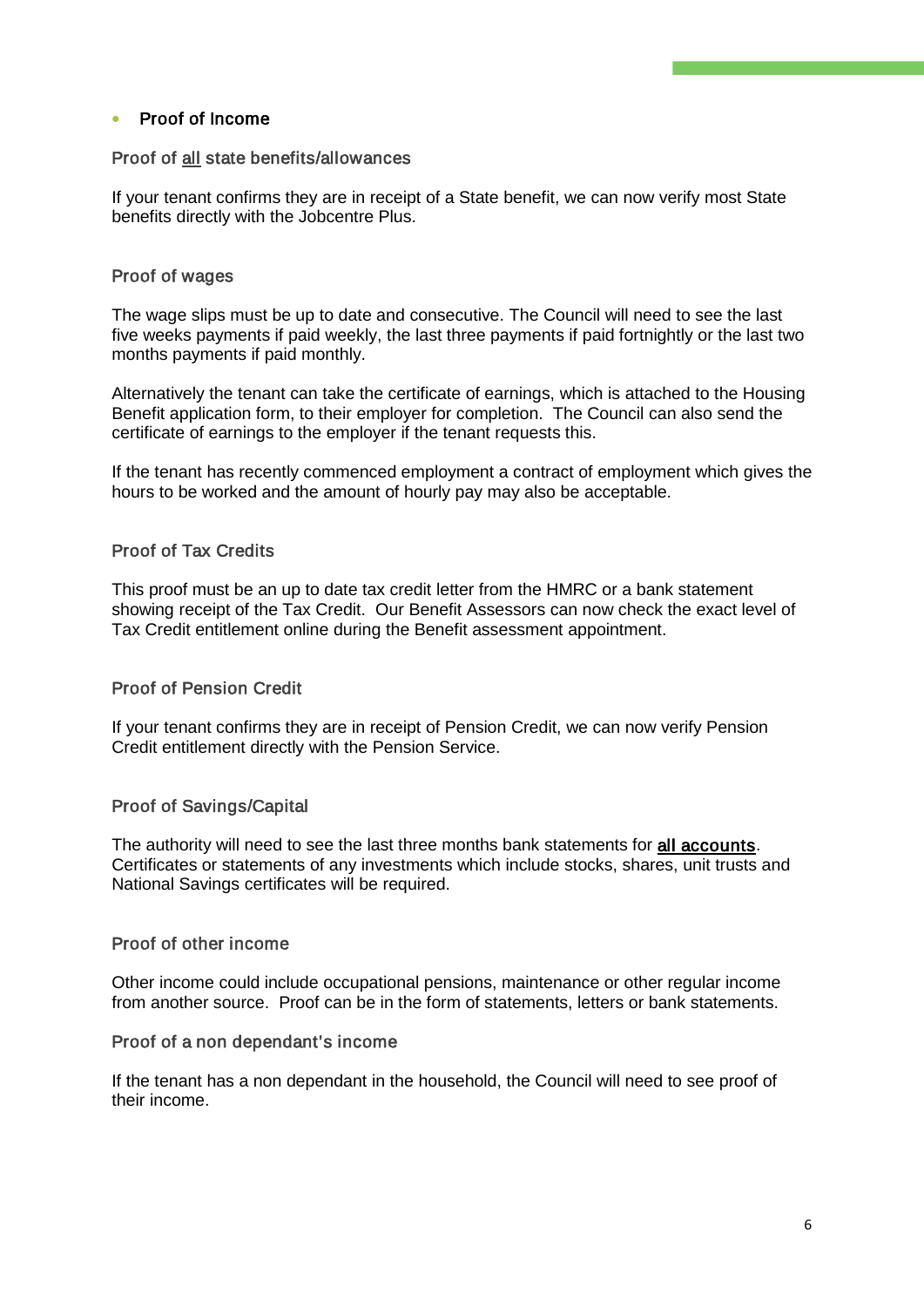## <span id="page-7-0"></span>Part Two – Making a Claim

#### <span id="page-7-1"></span>Telephone Claims

The quickest and most efficient way to make a new claim is to book an appointment for a call back with one of our experienced Benefit Assessors who can make an initial assessment for benefit over the phone.

Once the claim has been assessed over the telephone, an appointment is made for the customer to come into First Point Telford in Southwater One to bring all of their supporting documentation and evidence to be verified.

Provided your tenant brings all of the required documentation and evidence with them, we will be able to:-

- Calculate the customers benefit award while they wait
- Explain the calculation to the customer in person, making clear how much benefit will be paid and how much rent still needs to be paid and discuss how they will pay their rent
- Applications for Discretionary Housing Payments (DHPs) and Safeguard can be completed where appropriate
- Assess the claim more quickly than by the traditional application form route
- No paper application forms are required
- Customer can take all of their evidence away with them at the end of the appointment

Appointments can be booked by calling our Customer Contact Centre on 01952 383838. Customers can "drop-in" to First Point Telford and whilst we will endeavor to assess claims for all of our customers, it may involve waiting in a queue to be seen and we would strongly advise that an appointment is booked in advance.

Home visits can be arranged if vulnerable customers have difficulties accessing our services at First Point Telford.

#### Telephone Enquiries

Telephone enquiries can be made to our dedicated Customer Services Team by calling 01952 383838.

Lines are open from 8am to 6pm Monday to Friday.

The email address for the Benefit Service is: [benefit.service@telford.gov.uk](mailto:benefit.service@telford.gov.uk)

Postal enquiries can be made to :-

Telford & Wrekin Council Revenues & Benefits Service PO Box 249 Addenbrooke House **Telford** TF3 4LP

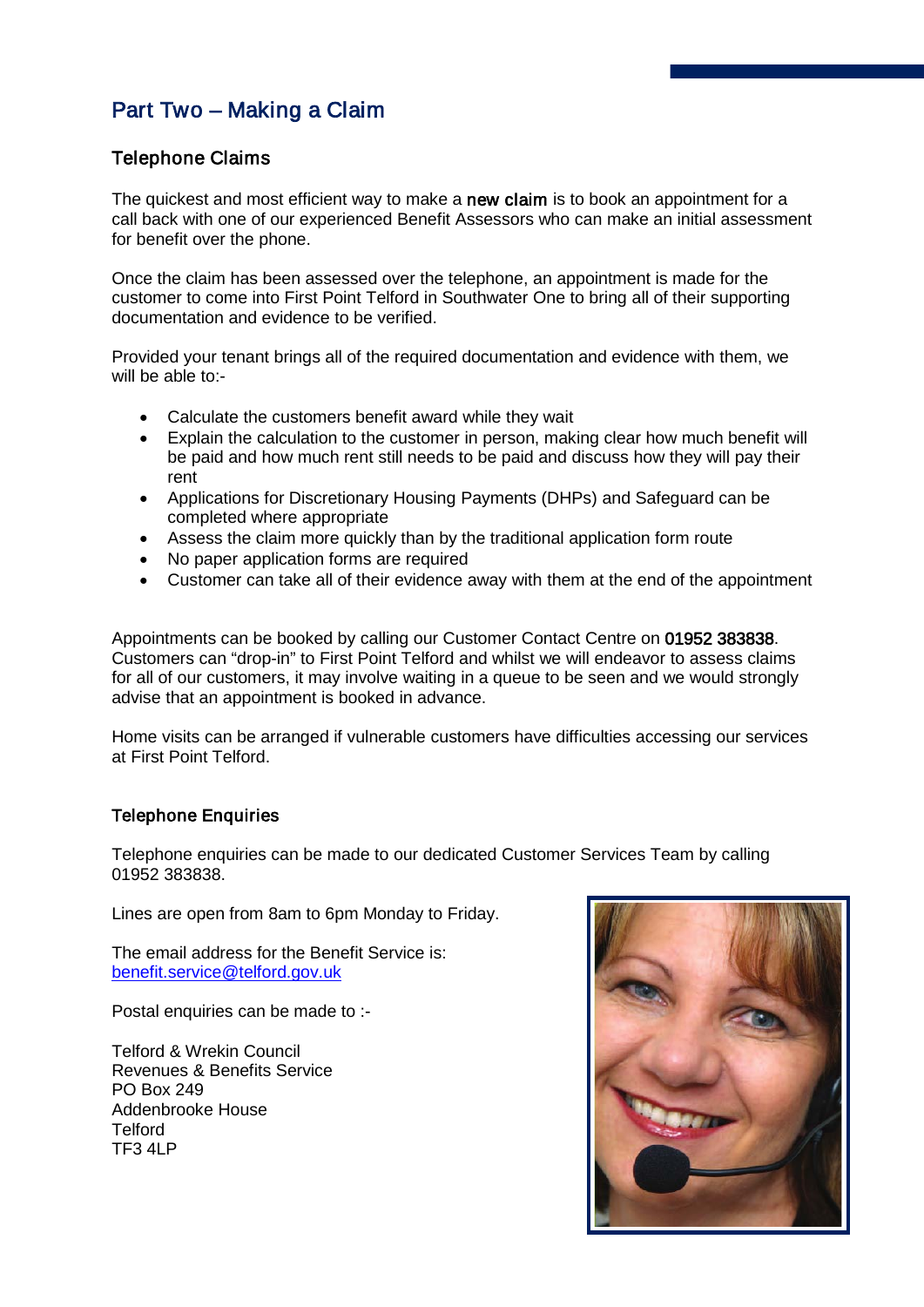#### Department for Work & Pensions

Customers are also able to make a claim for Housing Benefit / LHA via the Department for Work & Pensions when they make a claim for Income Support, Job Seekers Allowance or Employment & Support Allowance. The Department for Work & Pensions will send confirmation of the Customer's entitlement directly to the Council.

We will still need to see original documentation to support the claim and this must be supplied as soon as possible. NB. It is important that the benefit application is made immediately, even if the supporting documentation cannot be supplied until a later date.

<span id="page-8-0"></span>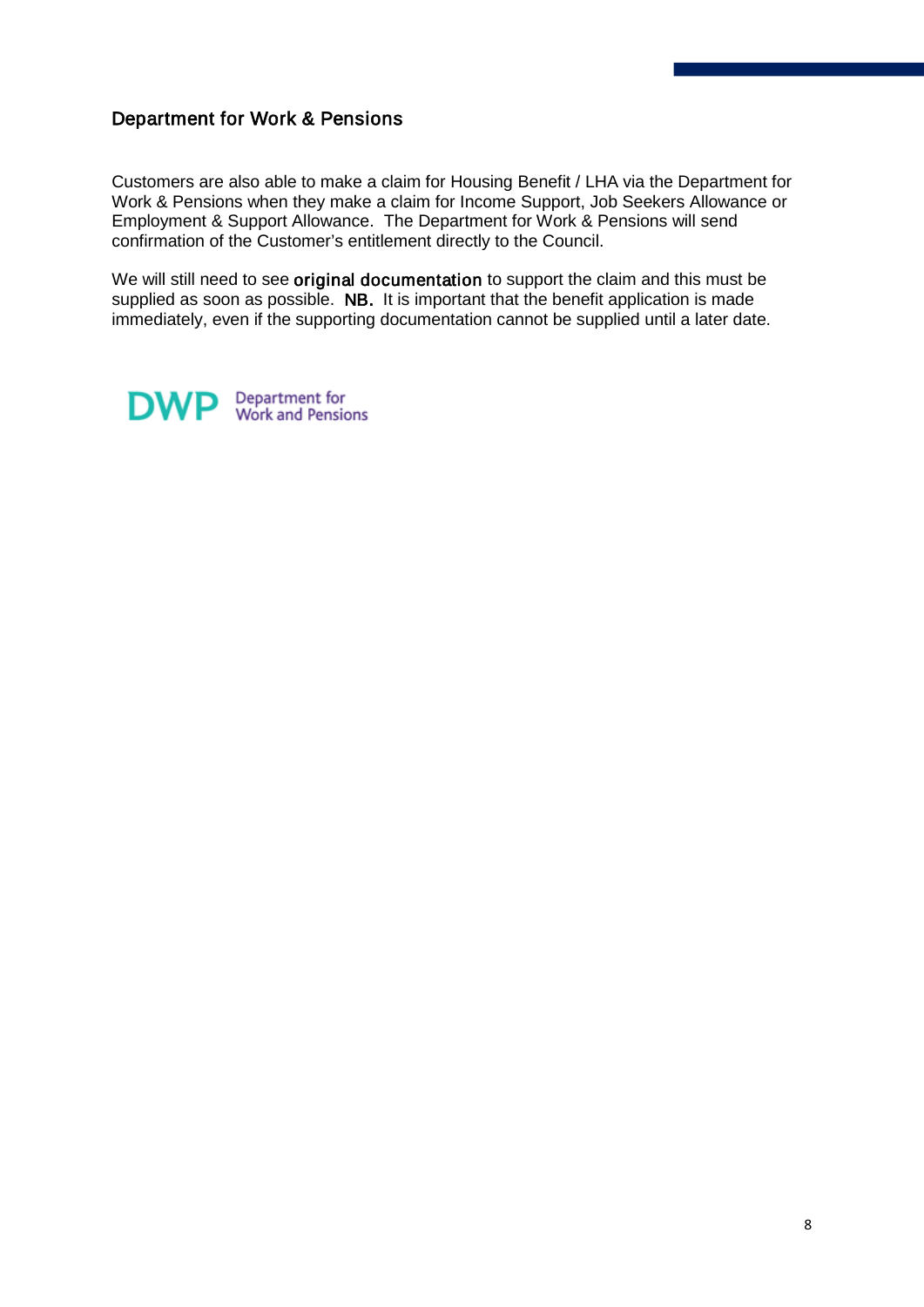## Part 3: Payment of Housing Benefit / LHA

#### <span id="page-9-0"></span>When will payments start?

This depends on the date we receive a request to claim benefit from the customer and the date the tenant moves into the property. The law states " to be entitled to benefit a person must be liable to pay the rent and occupy the property as their home".

In the majority of cases, this means that the Council can only pay benefit from the date that the tenant moves into the property. It is important that they move in as soon as possible and arrange to make a claim immediately.



#### <span id="page-9-1"></span>Who will the payment be made to?

The rules surrounding payments differ depending on whether a tenant is receiving assistance under the old Housing Benefit scheme or Local Housing Allowance.

Most tenants renting their home in the Private Sector and receiving help to pay their rent will now be receiving Local Housing Allowance and wherever possible we have to pay LHA to the tenant so that they are responsible for paying their own rent.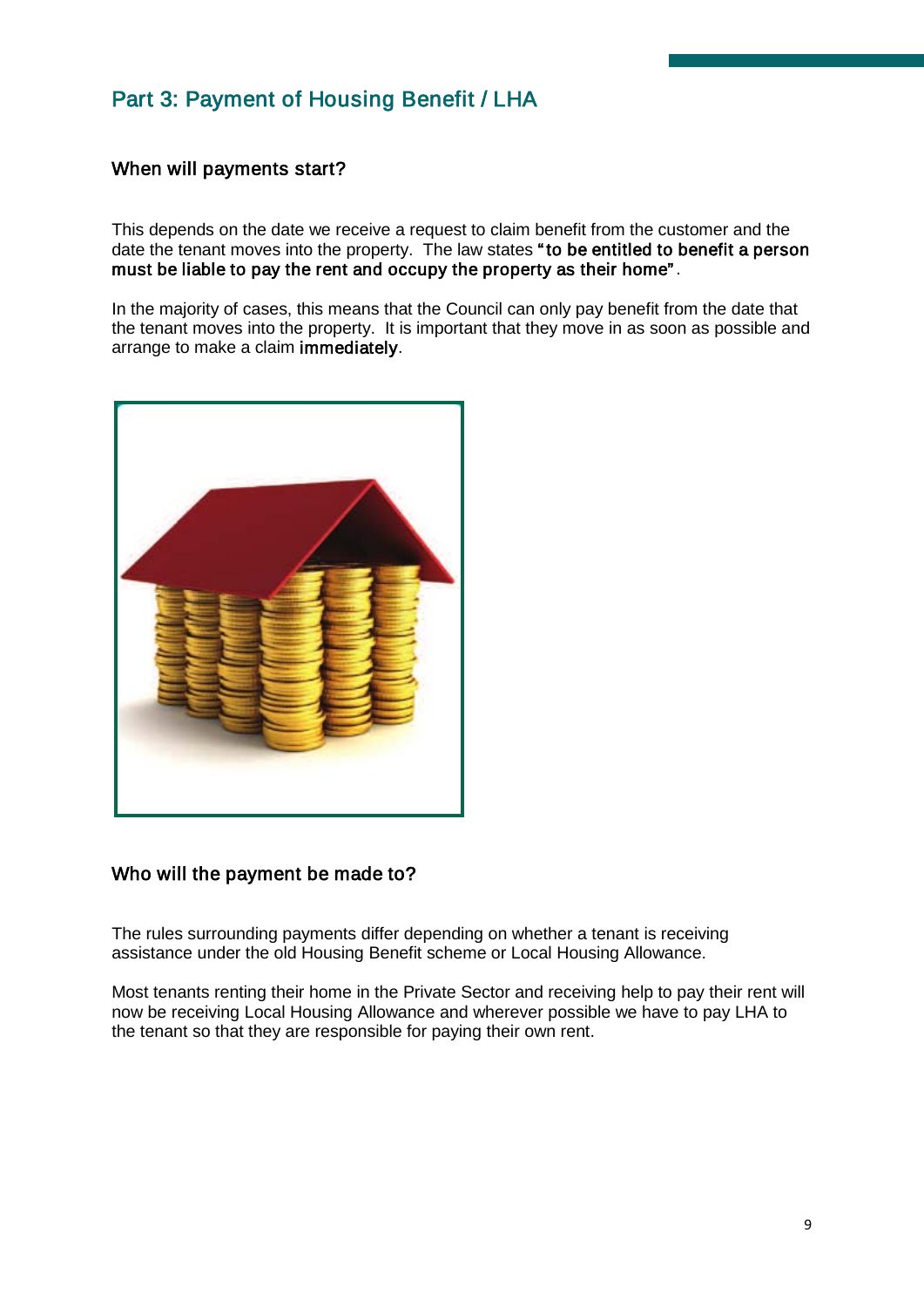There are occasions where we must pay the benefit directly to the landlord for example where evidence is received that a tenant is 8 weeks or more in arrears or when payments are being made to a landlord from another income related benefit. Additionally, the Council may decide to make payment to a landlord directly in the following circumstances:-

- The tenant is unlikely to pay their rent because:-
	- They have rent arrears and have consistently failed to pay; or
	- They have a history of rent arrears with previous landlords.
- The tenant is not able to manage their own rental payments, normally because of vulnerability. For example, the tenant is known to have a learning disability or a drug/alcohol problem that would mean they are likely to have difficulty handling a budget.
- The tenant is unable to pay their rent because they have financial difficulties which mean they are unable to open a bank/building society account, have severe debt problems or are bankrupt.
- If paying the landlord directly will assist a tenant in securing or retaining a tenancy. In this case, the rent charged must be an "affordable rent". In the vast majority of cases, an affordable rent will be deemed to be the LHA rate that applies to the tenant.

If you would like to discuss payments of benefit for your tenant, you can contact our Discretionary Awards Officers who will be happy to offer advice and guidance. For contact details [click here.](#page-13-0)

If a tenant is receiving Housing Benefit under the old scheme, payment will normally be made to the tenant unless they request that benefit is paid to their landlord, the Council considers it is in the best interests of the tenant and their family to pay HB to the landlord or the tenant has left the property with arrears owing.

The Council must also pay the benefit directly to the landlord if the tenant has arrears of 8 weeks or more, payments are being made to a landlord from another income related benefit (e.g. Income Support or Job Seekers Allowance) or where a tenant has died and a decision had already been made to pay the landlord direct.

#### <span id="page-10-0"></span>How will I receive benefit payments?

Benefit payments will be made every four weeks or monthly in arrears, in line with the payment cycle used by the Council. The payment will normally be made by automatic transfer to the landlord's bank account (via BACS).

The Council will also send out a schedule of payments (Landlord Payment Notification) via post which will detail the name and address of each tenant you are receiving payment for, the amount of the payment for each tenant and the period the payment covers.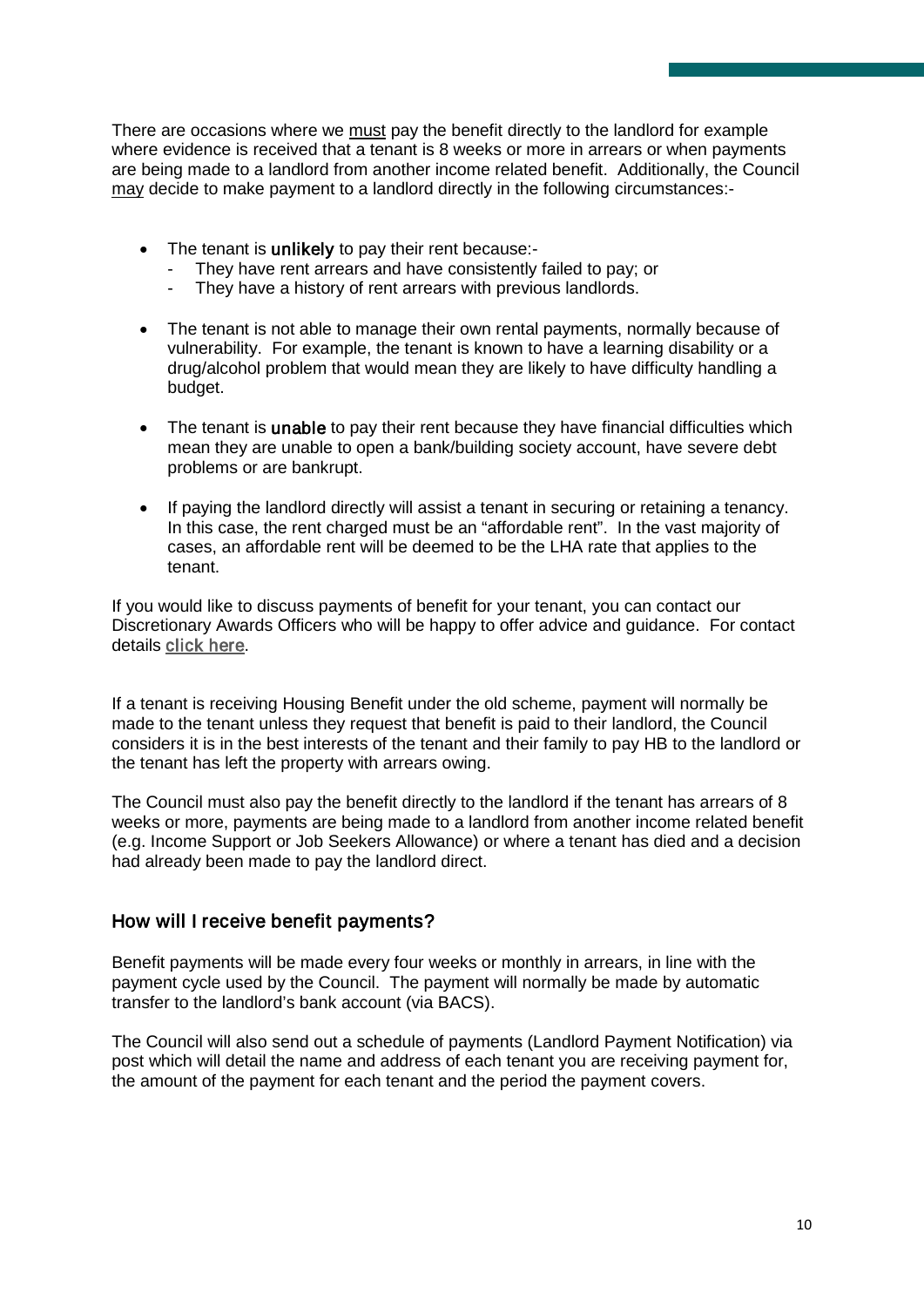#### <span id="page-11-0"></span>What information can I ask about my tenant's claim?

The amount of information that can be disclosed will depend on whether benefit is being paid to the tenant or landlord.

#### Payments are being made to the tenant

All details of a tenant's claim are confidential and cannot be disclosed to a third party in any circumstances and this includes confirming whether a claim has been made. We may disclose information to someone who is acting as an appointee for the tenant or has been nominated to deal with their financial affairs. A tenant can request that we share information about benefit entitlement with their landlord but we would not disclose any details about the personal circumstances of the tenant – only their entitlement.

#### Payments are being made to the landlord

Where benefit is being paid directly to the landlord, we will be able to disclose the following:-

- The dates on which entitlement starts and ends
- The weekly amount of benefit entitlement, amounts paid and date of payment

Where a landlord is receiving payment directly we will always inform a them in writing when:-

- A determination of a tenant's benefit is made
- Entitlement ends due to a change in circumstances
- Entitlement ends due to a change of address
- A claim is suspended
- Entitlement is adjusted due to a change of circumstances
- A tenant has made a claim but fails to qualify

#### <span id="page-11-1"></span>Understanding my Landlord Payment Notification

Each time we make a payment of Housing Benefit/LHA to you, we will send you a Landlord Payment Notification letter which details the amount of benefit we are paying to you, which tenants the payments are made for and whether the amount paid has been adjusted to take into account recovery of overpayments.

We post the landlord notifications so you should receive them on the day you receive the payment. If you haven't received the notification please allow two working days for postal delays before requesting a duplicate notification.

We have included an example of a Landlord Payment Notification on the next page with notes explaining the sections included.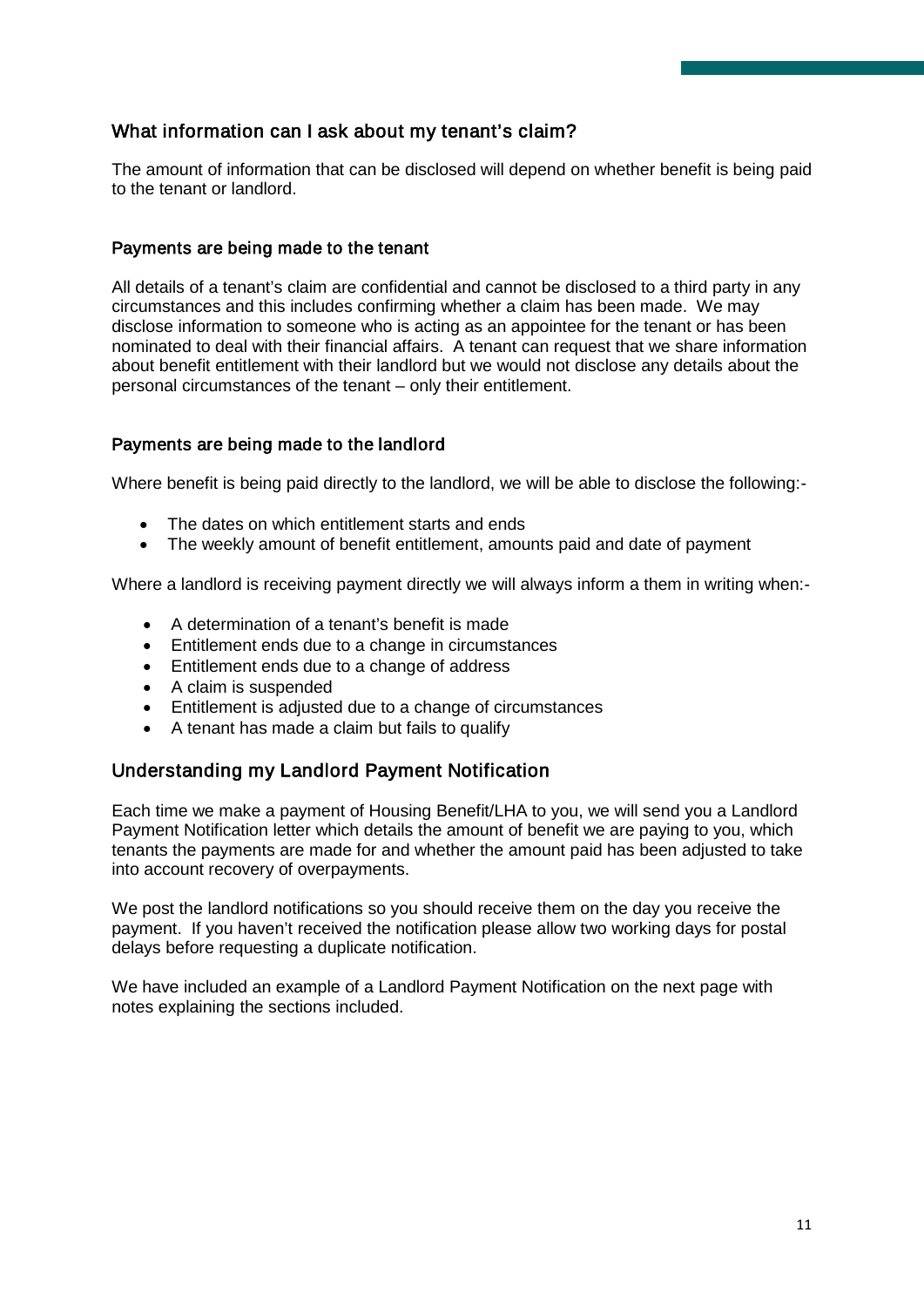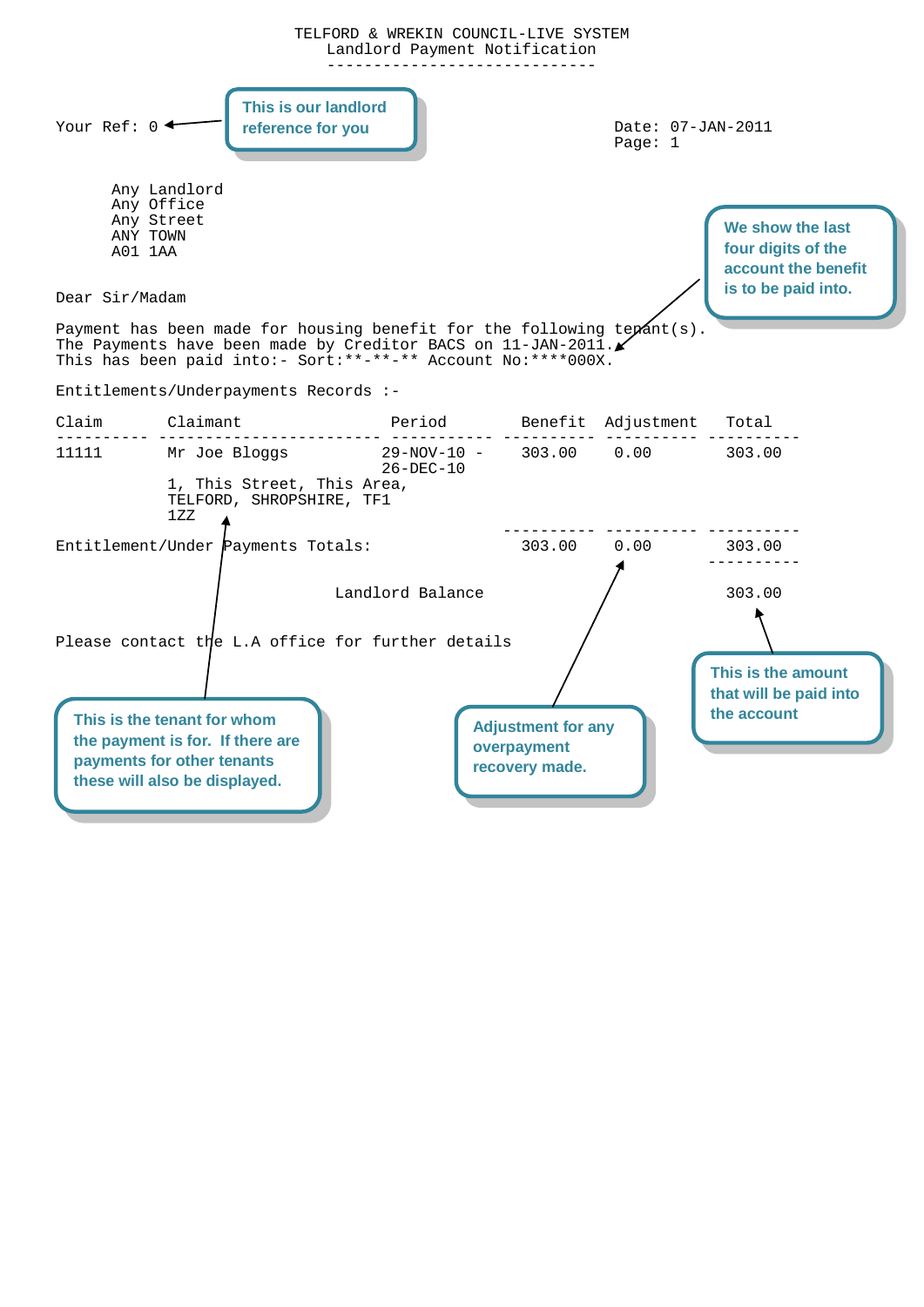## <span id="page-13-0"></span>Part 4: Useful Contacts

#### Customer Contact Centre

Our dedicated Customer Services Team are able to assist you with day to day landlord benefit enquiries by calling 01952 383838 or visiting us at First Point Telford.

[Click here](#page-15-0) to visit the First Point information page and opening times.

#### Discretionary Awards Team

We now have a team of Discretionary Awards Officers (formerly called Landlord Liaison Officers) based within the Benefit Service.



Ī

They can offer advice to landlords on benefit policy and procedure as well as assisting with the more complex benefit queries or any ongoing problems landlords may be experiencing. Please note that this service is available to all landlords.

The Discretionary Awards Officers also ensure that safeguards are applied to prevent tenants putting their tenancies at risk through arrears, and assist landlords who may be concerned about vulnerable tenants and those who are unlikely to pay.

The Discretionary Awards Officers are also responsible for the administration of Discretionary Housing Payments. More information can be found **[here.](#page-29-0)**

The Discretionary Awards Officers can be contacted on their direct line 01952 383858 or by email at [landlord.liaison@telford.gov.uk](mailto:landlord.liaison@telford.gov.uk)

**In order for the Discretionary Awards Officers to be able to deal with your urgent and complex queries, it is important that routine or day to day queries such as chasing progress on claims are made through our Customer Contact Centre.**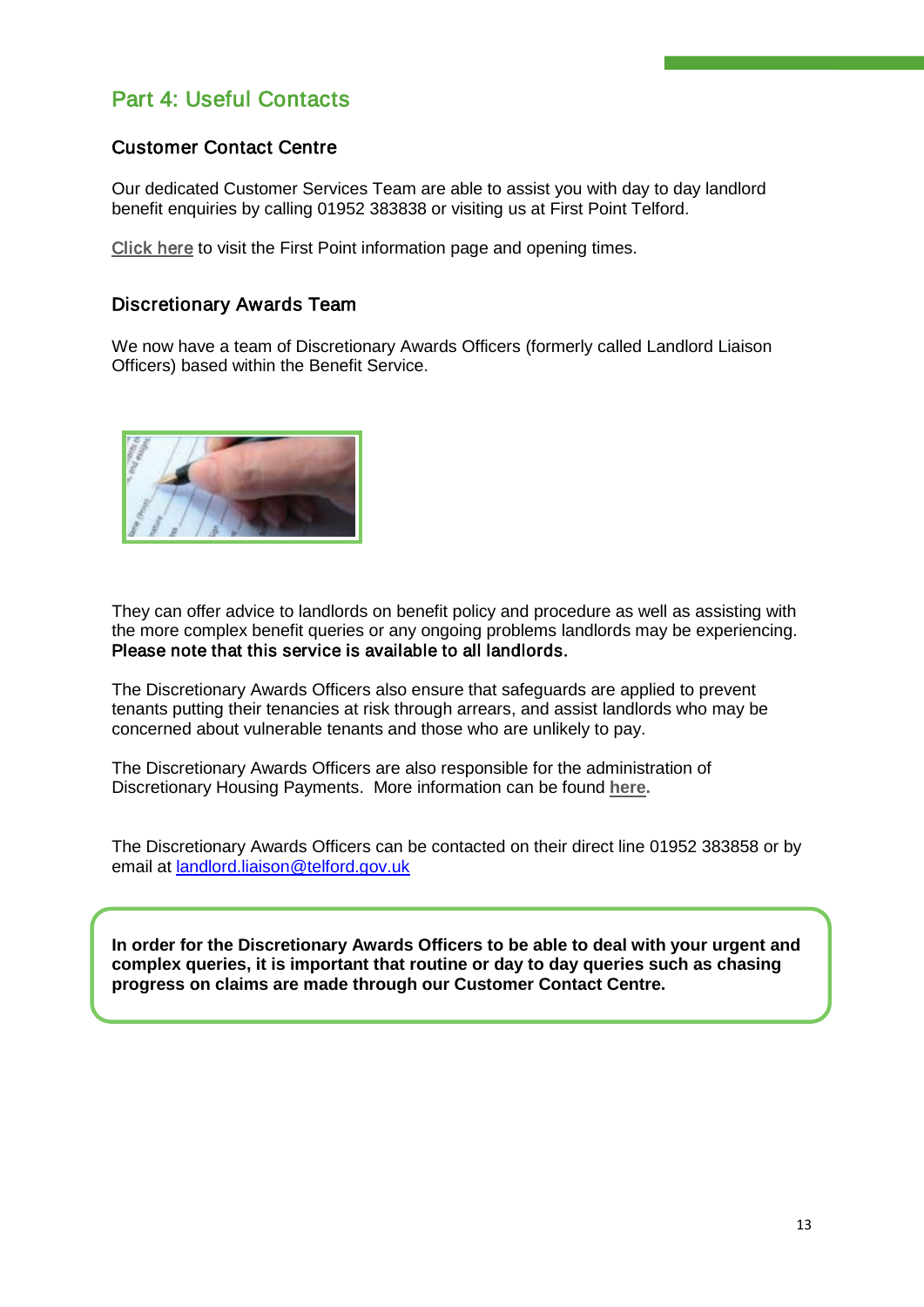#### **Overpayment Team**

The Overpayment Team can be contacted on 01952 383984 for queries about overpayment recovery. If you have a query about how an overpayment has arisen, please contact the Customer Contact Centre on 01952 383838.

Please note, the information they can give you regarding an overpayment is likely to be limited.

#### **Landlord and Tenant Advice Service**

The Landlord and Tenant Advice Service (sometimes referred to as Private Sector) offer free and impartial advice on all landlord and tenant issues.

They can be contacted from Monday to Friday 8.30am to 5.00pm on 01952 381874 or by email at [housing.services@telford.gov.uk](mailto:housing.services@telford.gov.uk)

#### **Website**

Visit our website at [www.telford.gov.uk](http://www.telford.gov.uk/) to obtain up to date information on Housing and Council Tax Supports, Local Housing Allowance, Council Tax and Business Rates. Useful forms can be downloaded here for use. Benefit information specifically for landlords can be found at [www.telford.gov.uk/landlord](http://www.telford.gov.uk/landlord)

#### **Other Useful Contacts**

In addition to our own website, there is a wide range of information available at [www.gov.uk](http://www.gov.uk/) including benefits, housing and private renting.

The Wrekin Landlords' Association is a group run by local landlords representing the interests of the local private rental sector. The group holds regular meetings which host a variety of speakers, and representatives from the Benefit Service have previously attended to pass on information about important changes to Housing Benefit legislation. Further information can be found on their website [www.wrekinlandlords.com](http://www.wrekinlandlords.com/) .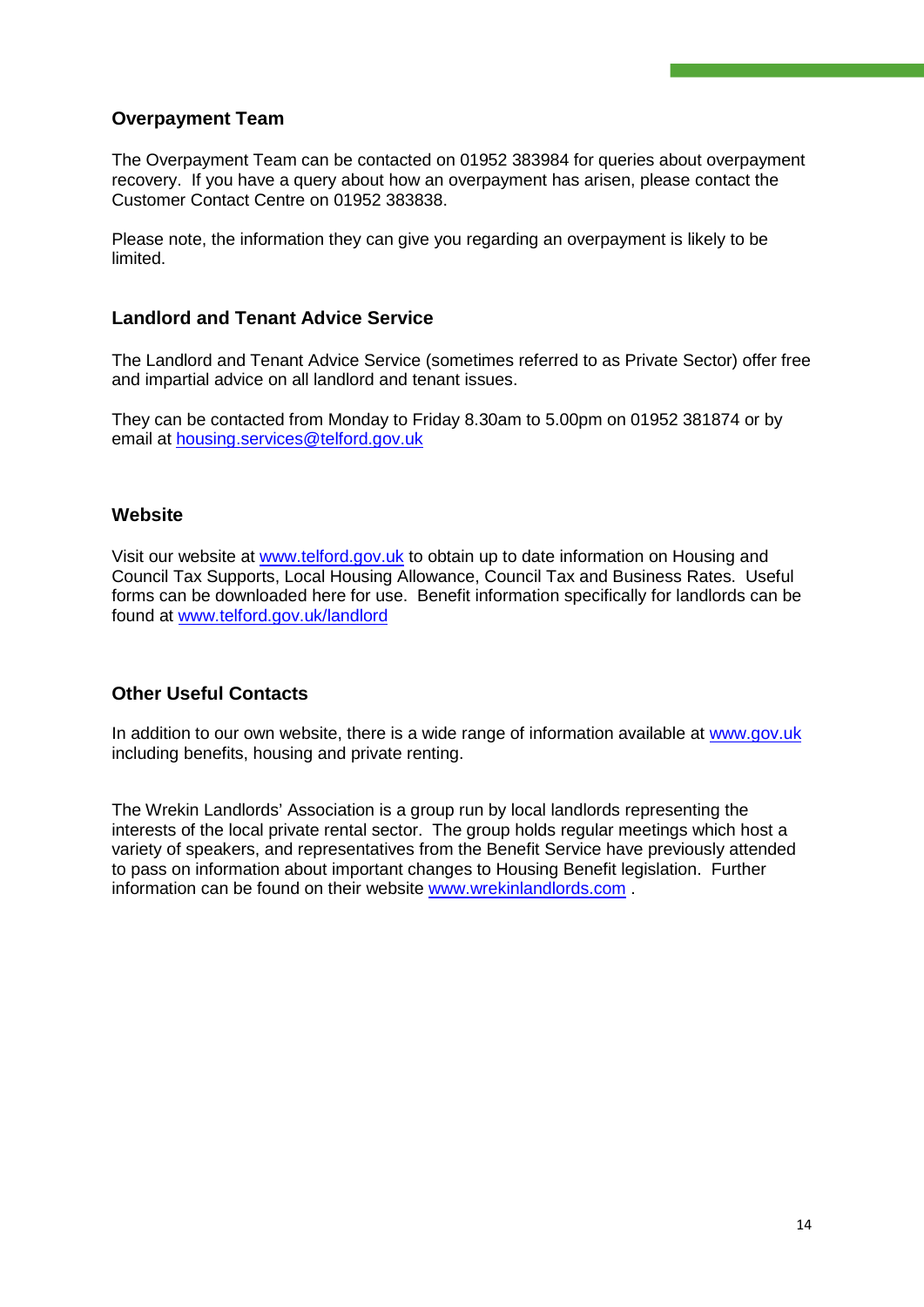## <span id="page-15-0"></span>**First Point Contact Centre**

The new First Point Telford office and library has opened in Southwater One and residents can now visit for help, advice and information on a wide range of Council and partner services.

You can access a number of Council services including environmental maintenance (fly tipping, graffiti and vandalism, bins, refuse and recycling), Council Tax, Benefits and housing advice, Concessionary Travel, Blue Badge, Family Connect, leisure and theatre bookings, Next Step Community Training, Land Charges and Registration of Births.

The list of partner services available includes CAB, The British Legion, SSAFA, British Red Cross and the Health Lifestyles Hub.

Computers and phones are available for free use by members of the public who may want to access services or search for jobs.

Residents are met by a Customer Services Officer who will ensure their enquiry is dealt with as quickly and efficiently as possible. They have been trained to deal with a wide range of enquiries. Please note, there are restrictions in both the Data Protection Act and Benefit regulations concerning the information that can be disclosed to landlords.

#### **Opening times**

| Monday    | 8.30am to 5:30pm |
|-----------|------------------|
| Tuesday   | 8.30am to 5:30pm |
| Wednesday | 8.30am to 5:30pm |
| Thursday  | 8.30am to 5:30pm |
| Friday    | 8.30am to 5:30pm |
| Saturday  | 9am to 1pm       |
|           |                  |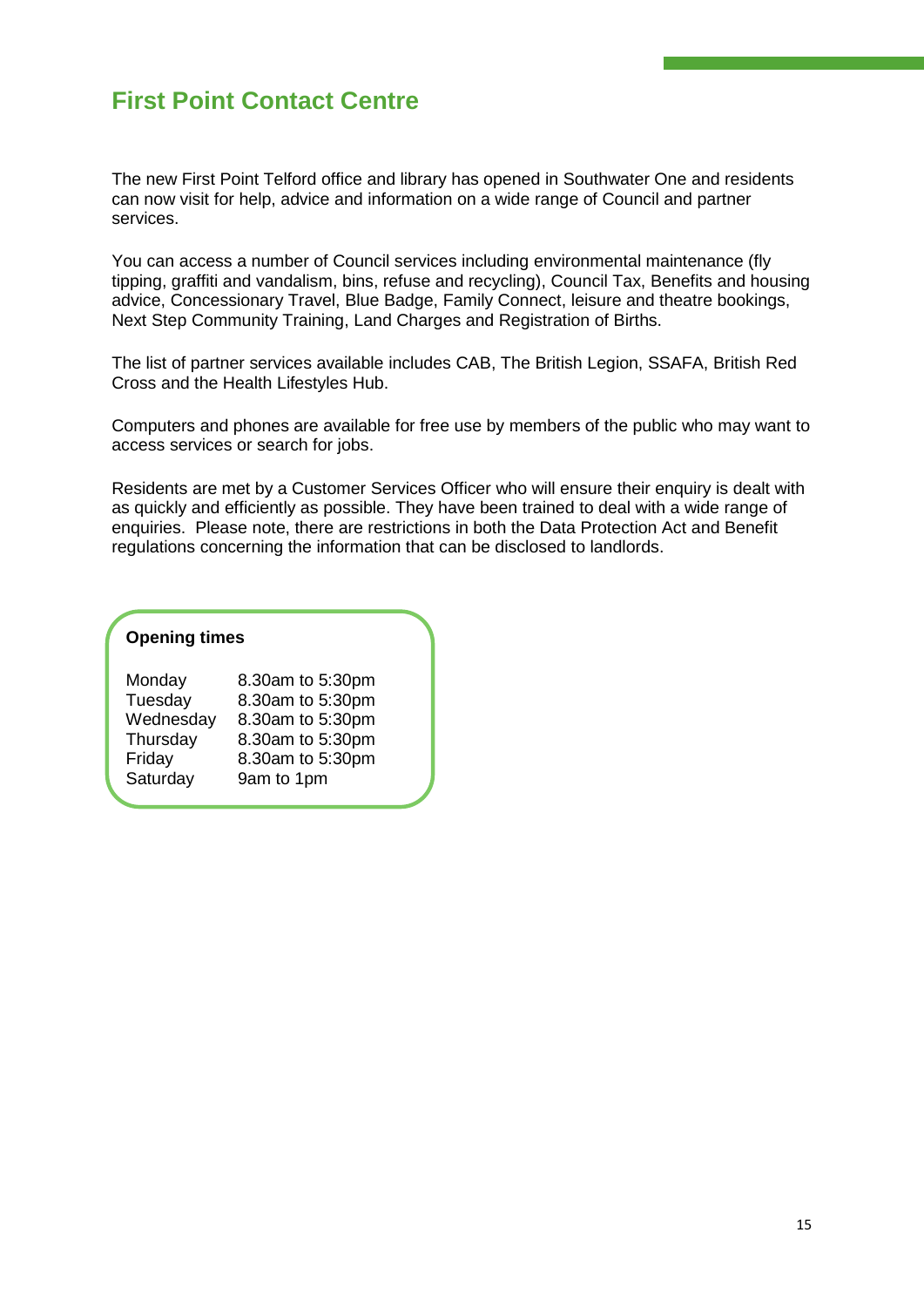## Part 5: Other Useful Information

In the following pages, we have included some detailed information about the more complex areas of Housing Benefit administration as well as some related topics that you may find useful.

- **Overpayments**
- **Disputes**

í

٦

- **Benefit Fraud**
- **Council Tax**
- **Claim Reviews**
- **The role of The Rent Officer**
- **Local Housing Allowance**
- **Discretionary Housing Payments**

## <span id="page-16-0"></span>Benefit Overpayments

#### What is an overpayment?

An overpayment is an amount of benefit that has been paid for which there was no entitlement under the regulations. Overpayments occur when:

- The tenant has a change in their personal circumstances that reduces or ends their entitlement to Housing Benefit which is reported to the authority after it has occurred. eg. Change in income or household circumstances.
- The tenant has a retrospective change in their circumstances such as a backdated increase in their income.
- The tenant, landlord or other party fraudulently claims benefit to which they are not entitled.
- The Council, Department for Work and Pensions (DWP) or HM Revenue & Customs (HMRC) makes a mistake in the calculation of benefit or failed to act on a reported change of circumstance. This is called an official error.

#### Is the overpayment recoverable?

Almost all overpayments are recoverable, including the majority of those caused by an official error. Legislation allows councils discretion as to whether or not to recover benefit overpayments. Telford & Wrekin considers that it has a duty to the local community to recover these overpayments as they were initially paid from public funds.

The only exception to this are official error overpayments, where neither the tenant or the person receiving direct payments, could reasonably be expected to realise they were being overpaid.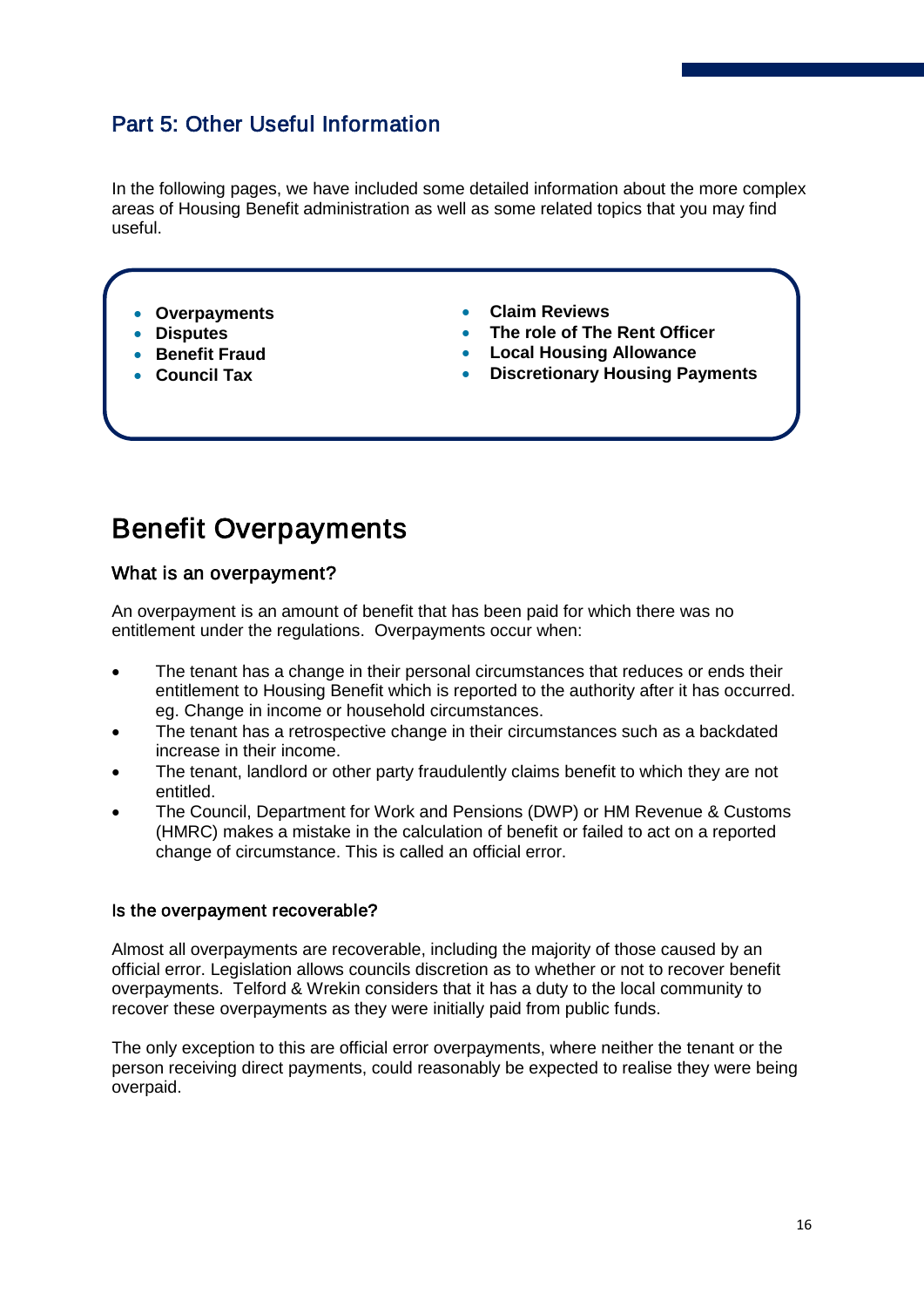#### Who can be asked to repay an overpayment?

- The tenant in most instances; and in some cases;
- The person to whom the payments have been made including the landlord or agent
- The tenant's partner in some circumstances
- A person who has contributed to a fraudulent claim to Housing Benefit
- The estate of a deceased person

In most instances an overpayment is recoverable from the tenant, however there are some instances where the landlord or agent will be asked to repay the overpayment. In some cases the regulations prescribe that an overpayment may be recoverable from more than one party and in such instances the Council has the discretion to chose who to pursue recovery from.

If an overpayment has occurred because of a misrepresentation or a failure to disclose information (whether fraudulently or otherwise) the overpayment is recoverable from the person(s) who has failed to disclose the information. An example may be where a tenant has moved out of the property and the landlord knew but failed to notify the Council.

If an overpayment has occurred because of an "official error" (for example an error made by the DWP or the Local Authority) and the overpayment is deemed to be recoverable, then recovery can be made from the person who could reasonably have been expected to know that there was an overpayment occurring. An example may be where the Council has used too high a rent level in the benefit calculation. In such a case it may be reasonable from the notifications and payments issued that both the claimant and landlord to have been able to know that the benefit was too high.

#### Recovery from the tenant

If the tenant is in receipt of benefit the overpayment will be recovered from future payments by a weekly deduction. There is a standard deduction rate prescribed by the DWP. Higher deductions may be taken in certain circumstances.

If payments are made directly to the landlord, the deduction will be reflected in the amount of benefit that is issued every four weeks / month. The landlord will be notified of any deductions that are to be made. The tenant is responsible for paying any shortfall of rent that may occur as a result of the deduction.

- If the tenant has a partner, recovery of an overpayment can be made from benefit payable to that partner providing the tenant and partner were members of the same household when the overpayment occurred and at the time of recovery.
- The Council may issue an invoice to the tenant for repayment.
- Deductions may be made from other benefits or allowances that are paid by the DWP such as Income Support or Jobseekers Allowance.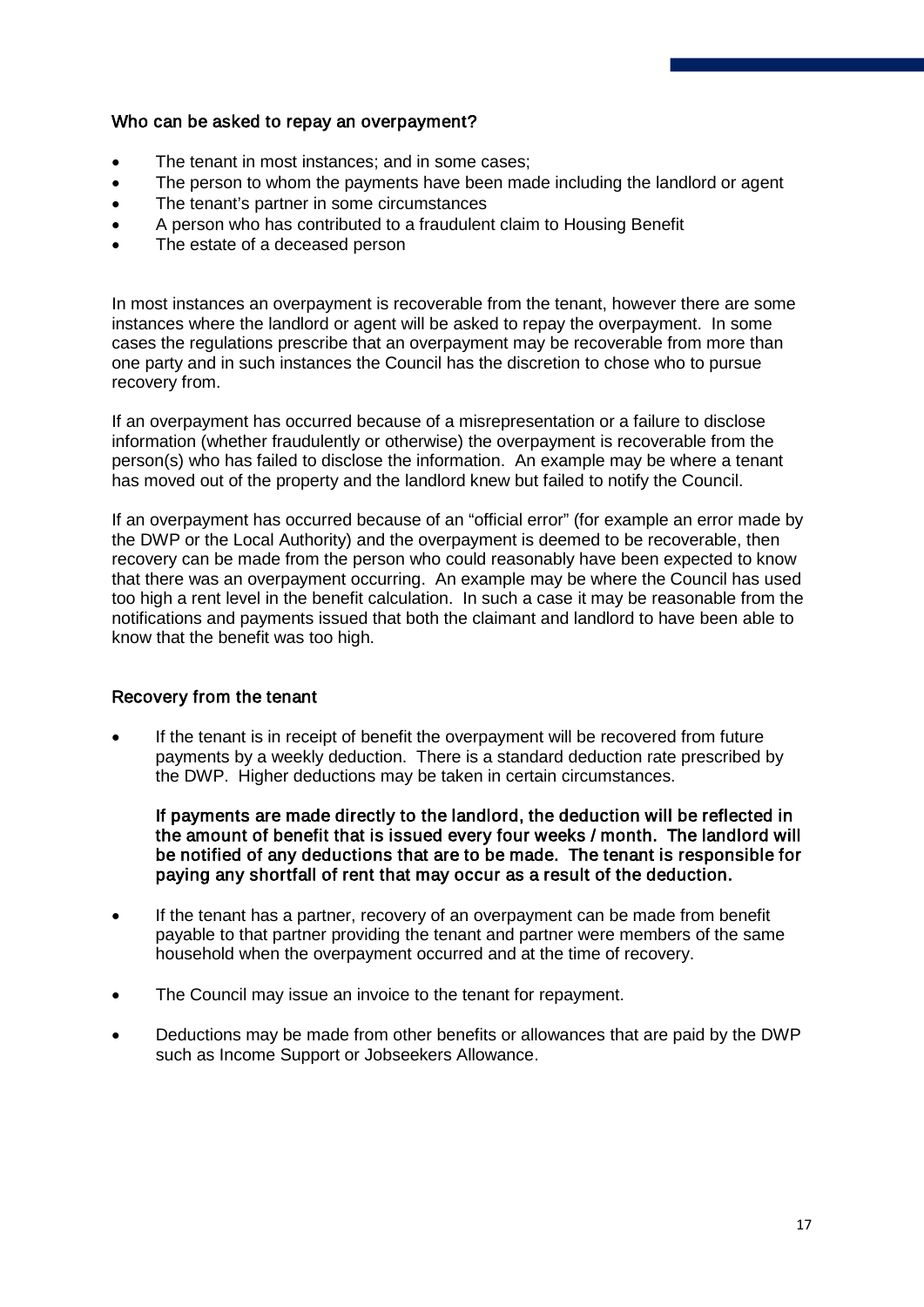#### Recovery from the landlord

There will be occasions when you will be notified that there has been an overpayment of Housing Benefit/LHA and that you are required to pay that money back.

There are a number of ways you can now pay back an overpayment.

- Deductions from any other benefit payments payable to you. This is called Blameless Tenant recovery. This is our preferred method as it is the easiest and most cost effective method of recovery. Please see below for more detail.
- Via the Council's website [www.telford.gov.uk/pay\\_for\\_it](http://www.telford.gov.uk/pay_for_it)
- At a local Post Office or anywhere displaying the PayPoint sign. You just need to take along your invoice (which has a bar code on it) and your payment.
- Via the Council's 24 hour payment line 01952 383977
- By speaking to a member of our Customer Services Team or Overpayments Team during office hours.
- By sending in a cheque
- By visiting the Council's First Point where you can pay by cheque or debit / credit card.

#### Blameless Tenant Recovery

If you have an overpayment and you are receiving payments of benefit in respect of other tenants then we can reduce the payments we send to recover the overpayment. This is how it works:

- An overpayment occurs and is determined recoverable from you, the landlord.
- You are notified of the tenant's name and address and the dates, the amount and the circumstances of the overpayment; you are given 1 calendar month in which to request a reconsideration.
- You are sent an invoice.

If, after 1 calendar month you have not requested a reconsideration of the decision and the debt remains outstanding and recoverable from you, it will be deducted from the next payment of benefit due to you. This is known as blameless tenant recovery and the recovery amount will be deducted from the benefit that is paid to the landlord in respect of other tenants.

The amount of the deduction should not be treated as arrears for those tenants and the landlord must not try to recover the shortfall from them. The schedule accompanying your payment will detail each amount that has been recovered in this way.

If you would like more information, please contact the Overpayments Team on 01952 383984.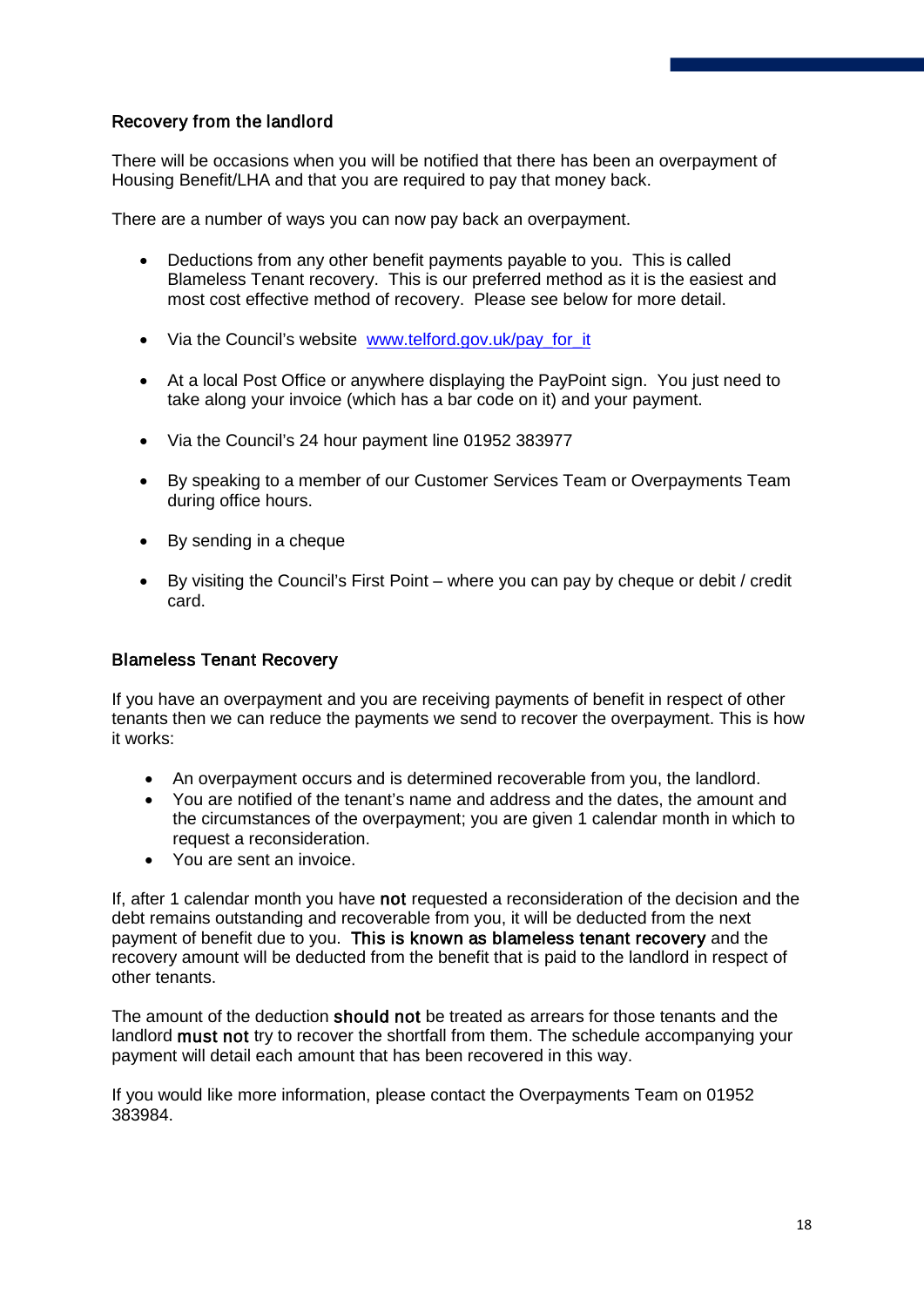#### Overpayments that cannot be recovered from the landlord

Overpayments of benefit cannot be recovered from a landlord or agent if:

- The benefit was not paid to them
- In instances where a landlord was not aware that a change of circumstances had occurred. For example a none resident landlord may not be aware of a change in income of their tenant. However it may be reasonable for a resident landlord (living in the same property) to know that a change has occurred.
- The landlord has notified the Council in writing that they suspect there has been an overpayment; and
	- the Council is able to prove that the tenant was intending to receive the benefit fraudulently or there has been a deliberate failure to report a relevant change of circumstances and the overpayment occurred as a result of that deliberate failure; and
	- The Council is satisfied that the landlord has not colluded with the tenant to cause the overpayment and the landlord has not acted or neglected to act so as to contribute to the period or the amount of the overpayment; and
	- The overpayment is not the result of a change of address.

If the above apply the Council will not ask a landlord for repayment of the overpayment even if they have received the benefit payments directly.

#### If an overpayment is not repaid

Where an invoice has been sent to the landlord and this remains unpaid or an agreed arrangement to repay the debt is not being maintained and all other options have been exhausted, the Council may take action in the County Court or use the services of a Debt Recovery Agent. County Court action may affect a landlord's credit score. If a County Court Judgment is obtained then there are a number of options available including attachment of earnings, use of the County Court Bailiffs and charging orders against any property owned.

If a landlord habitually fails to repay any overpayments that are recoverable the Council can decide that the landlord is not a " fit and proper person" under Benefit regulations and can refuse to make payments direct to that landlord.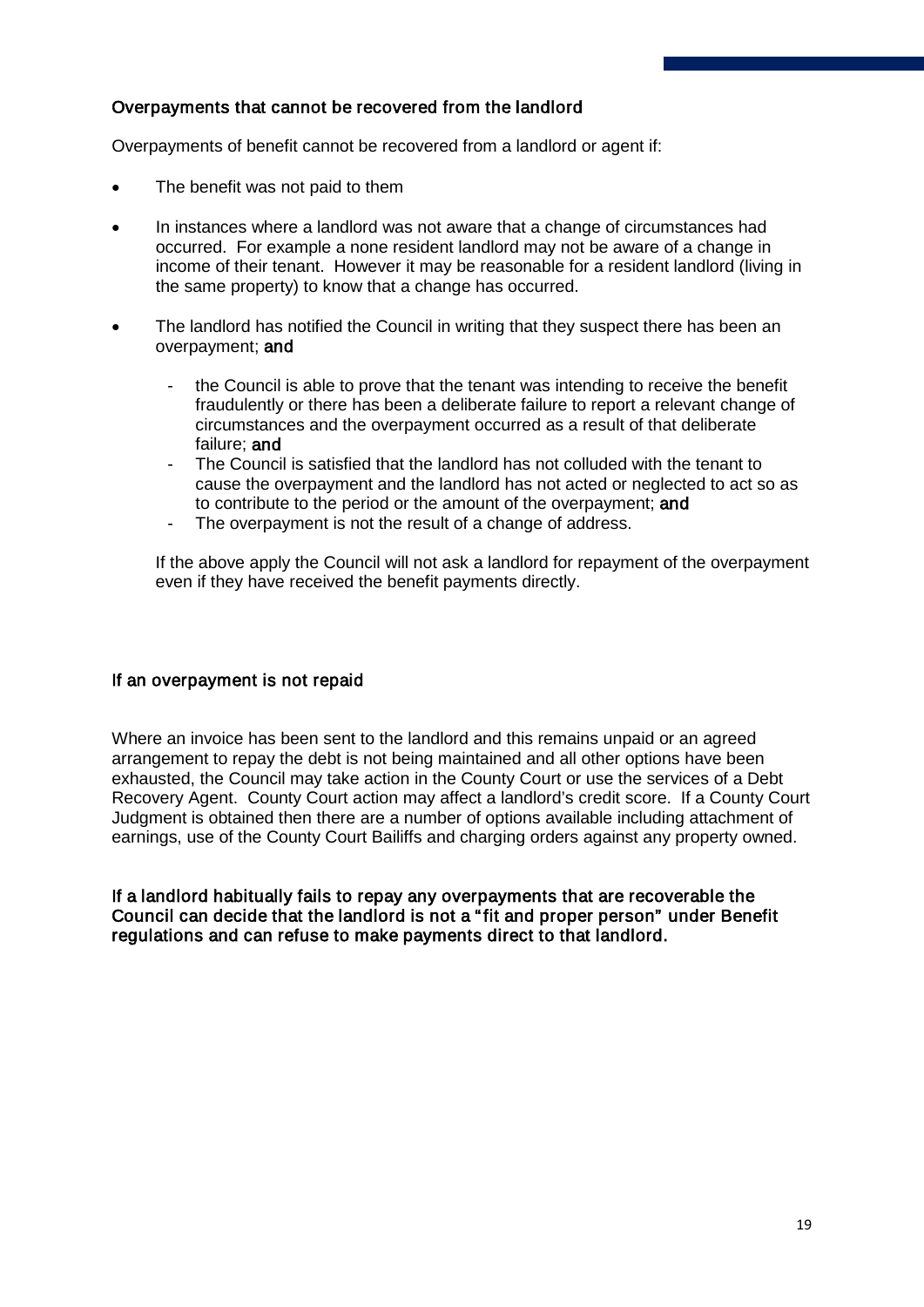## <span id="page-20-1"></span><span id="page-20-0"></span>Local Housing Allowance (LHA)

Local Housing Allowance (LHA) is part of the government's reform program which aims to simplify Housing Benefit and ensure it supports the wider objectives for welfare reform.

Local Housing Allowance was introduced on  $7<sup>th</sup>$  April 2008 and any customer making a new claim for Housing Benefit, moving house, or having a break in their Housing Benefit of a week or more after this date will be transferred onto the new scheme. At present the scheme is only applicable to the Private Rental Sector. Accommodation provided by Registered Social Landlords, Housing Associations, Councils and similar organisations will not yet be affected.

#### How Local Housing Allowance works

LHA is based on the size of the household and the area in which a person lives.

Each local authority is allocated a Broad Rental Market Area (BRMA). A BRMA is an area which contains a wide range of properties but which is considered to be a single rental market. There is only one BRMA in Telford and this covers the whole of Shropshire. The Rent Office sets individual LHA rates for each BRMA every month and they are published by the local authority so that landlords and prospective LHA tenants can be clear about the maximum amount of rent that LHA will cover.

Because a prospective tenant will know up-front the maximum amount of LHA they will be entitled to, it should encourage them to shop around with their allowance, giving them a much greater degree of personal choice about which tenancy they want to take. If they find a property they like with a rent that exceeds the LHA rate they will be entitled to, they can still choose to take on the tenancy as they will know the amount of shortfall that they have to pay themselves.

#### Payment of the allowance will normally be made to the tenant, who will then pay the landlord.

#### How is the LHA rate determined?

To determine the size of the property that a tenant and their family need and the LHA rate that is to be used in the assessment of the claim the following size criteria is used.

One bedroom is allowed for:

- every adult couple (same or opposite sex)
- any other adult aged 16 or over
- any two children of the same sex aged under 16
- any two children under age 10
- any other child

If you are thinking of renting to single person under the age of 35, please check with us the LHA rate they will be entitled to. For the majority it will only be the shared rate and not the one bedroom rate. The shared room rate will apply to most single people up to the age of 35.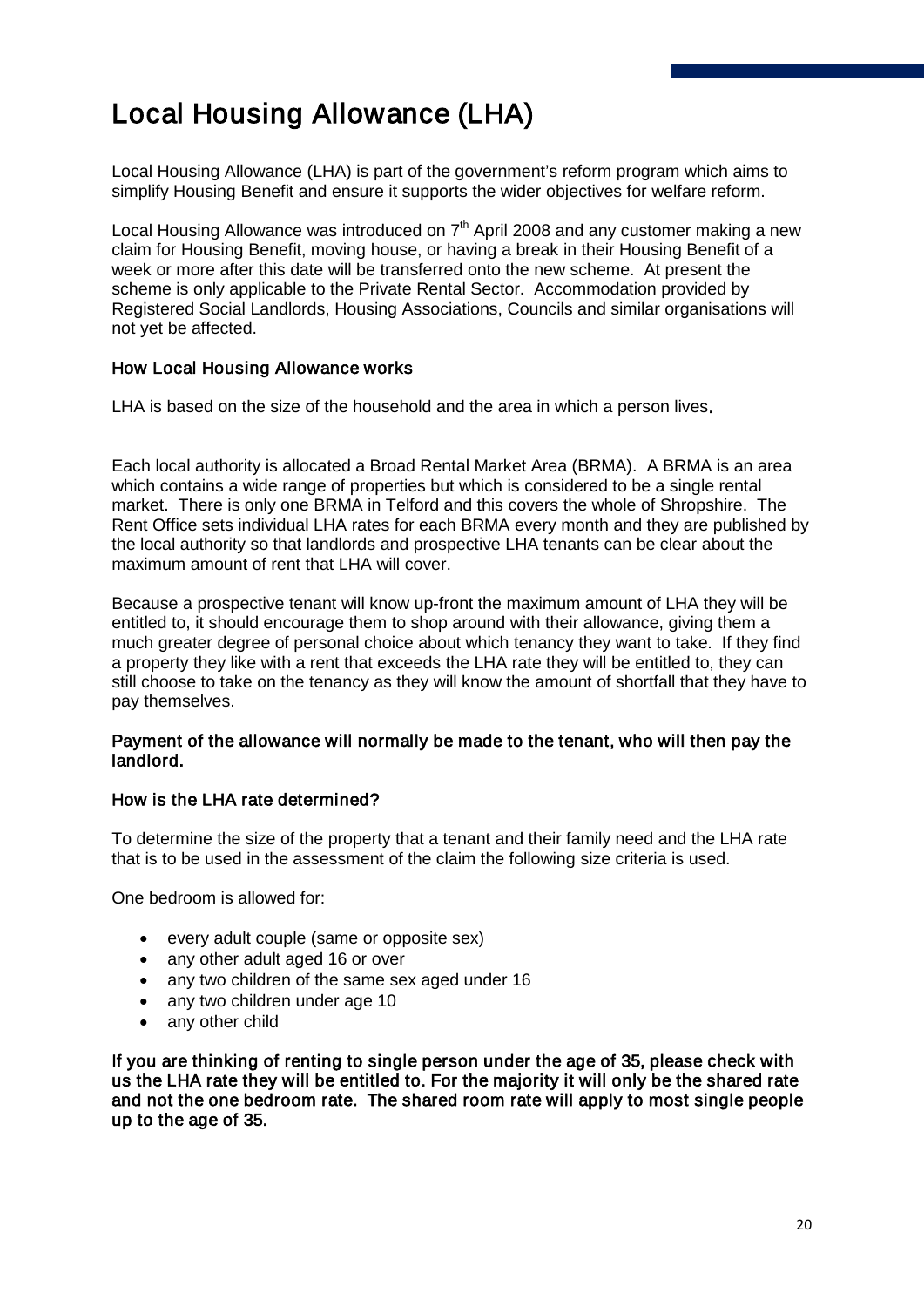It is clear to see the maximum rate of LHA that tenant will be entitled to by looking at the number of bedrooms that they need. Other rooms such as a living room, kitchen or bathroom are not counted.

A claim is based on the rate of LHA set by the rent service for the month in which the claim is made. This will then be reviewed annually on the anniversary date of the claim.

The amount of LHA that a person will receive is then subject to a means test, which takes into factors such as account:

- who lives in the household
- how much money the tenant has coming in
- what savings the tenant has

The number of people who are included in a claim for LHA will be used to work out how many bedrooms the tenant needs and the category of LHA they will receive.

An LHA bedroom calculator is available [here](http://www.direct.gov.uk/en/Diol1/DoItOnline/DG_196239) at the [Directgov website.](http://www.direct.gov.uk/en/Diol1/DoItOnline/DG_196239)

Please remember that the appropriate LHA rate is the maximum LHA that will be payable. The tenant's income and family circumstances may mean less than the maximum is payable.

#### Direct Payment of LHA to Claimant

.

Tenants receive the LHA payment directly and are responsible for paying their rent.

In certain circumstances however, landlords can continue to receive payments of LHA:-

- If it is considered that the tenant is vulnerable and likely to have difficulty managing their own affairs (for example - the tenant has learning difficulties).
- If it is considered that the tenant will not pay the landlord their rent. It could be that the Council knows that the tenant has failed to pay their rent in the past
- If the tenant has rent arrears of eight weeks or more
- If the tenant is having deductions form their Income Support or Jobseeker's Allowance to pay off rent arrears
- If LHA is backdated or there has been a delay in processing a claim and there is a large amount of allowance to be paid the council can decide to make the first payment direct to the landlord.
- Paying the LHA will secure or protect the tenancy. Please note in order to pay a landlord in these circumstances the rent must be at a level that is affordable to the tenant.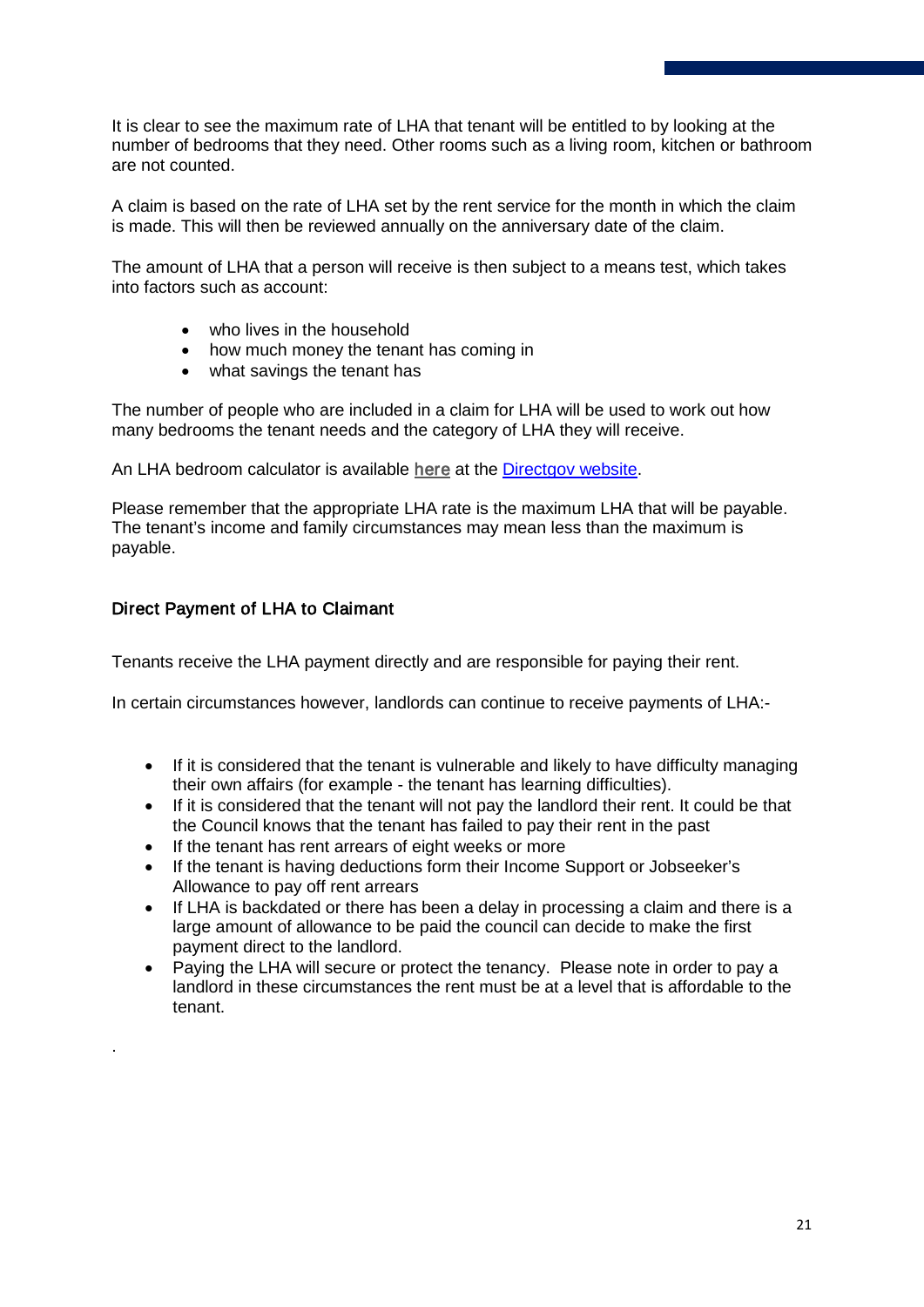## <span id="page-22-0"></span>**The Role of the Rent Officer – For Housing Benefit claims only**

Housing Benefit regulations state that councils must refer the details of Housing Benefit claims (but not LHA claims) to the Rent Officer. Rent Officers are independent of the Council. They are employed by the Valuation Office Agency, an executive agency of the Department for Works and Pensions.

The Rent Officer will make a series of valuations of a property which are called "determinations". The Rent Officer has a duty to notify the Council of these various rent figures or determinations which are then used to work out the eligible rent for a property used in the Housing Benefit calculation.

- **Claim related rent**: The Rent Officer will tell the Council if the proposed rent is too high and will determine a figure considered reasonable for the property. The rent officer collects information about rent levels from lettings agencies, private landlords and then uses this to decide if the rent that has been referred could be achieved on the open market.
- **Local Reference Rent**: This figure is determined by taking into account a range of rents for the same type of property in a certain area. The Rent Officer will determine a Local Reference Rent if the claim related rent is higher than the average rents for that type of property in the area. This could mean that although the rent you are charging is considered acceptable by the Rent Officer we cannot base our benefit calculation on it because it is higher than the Local Reference Rent. The purpose of this is to encourage tenants who need to claim Housing Benefit to look for affordable accommodation.
- **Single Room Rent**: The Rent Officer will also give a determination for single room rent and this will be used to calculate benefit claims from single people under 35.
- **Size-Related Determination:** Where the Rent Officer decides that the property has more rooms than the tenant needs he will give a determination for a suitably sized property. Usually this is lower than the claim related rent for the property. This is a size related determination**.** When deciding whether a property is too large the Rent Officer considers the number of living rooms.

One living room is allowed for up to 3 people, 2 living rooms are allowed for 4-6 people and 3 living rooms in any other case.

The bathroom and kitchen are ignored but the following criteria are applied for the bedrooms:

- 1 bedroom for 2 children under the age of 10 whatever the sex;
- 1 bedroom for 2 children under the age of 16 of the same sex;
- 1 bedroom for a couple or a single parent;
- 1 bedroom for a person 16 or over.

So a house with three bedrooms could be considered too large for a single parent with 2 girls aged 15 or even a couple with 2 girls aged 15.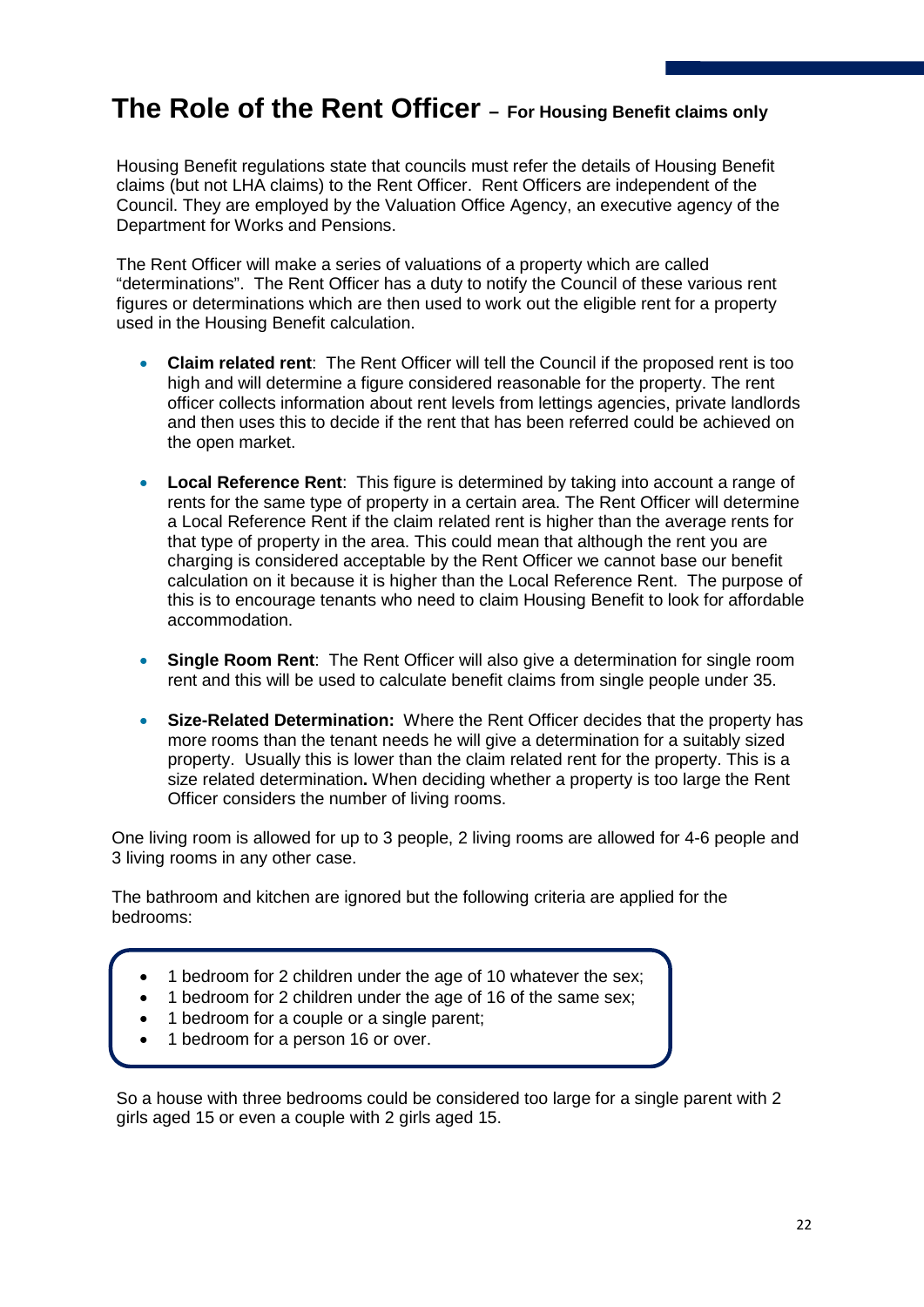The number of living rooms (i.e. rooms other than bedrooms, kitchens and bathrooms) is also taken into account when deciding if a property is too large.

If the Rent Officer provides a Claim related Rent, a Local Reference Rent **and** a Size-Related Determination, the authority will base the Housing Benefit on the lowest of these figures. This is known as the **maximum rent**.

The maximum rent is not always the same as the rent being charged so where Housing Benefit does not cover the full rent the tenant is responsible for paying the difference to the landlord. They must also pay for any periods that they are not entitled to benefit.

A new rent officer decision will be requested every twelve months during the life of a benefit claim. This is to obtain the up to date market rent from the Rent Officer Service before we continue to pay benefit.

The Rent Officer will in some instances provide market rent information which shows that rents are declining and this will usually mean that the amount of Housing Benefit that is payable will reduce.

#### **Re-determinations to the Rent Officer**

When a Rent Officer has made a determination of the rent, following an application from the Council, the tenant can request that the determination be looked at again if they are not satisfied. This is called a **re-determination**.

**The tenant** will be able to seek a re-determination of the Rent Officer determination by written request to the Council. This must be within **one month** of the date of the notification of their benefit award. The Council will write to the Rent Officer on the tenant's behalf requesting a re-determination.

If a second tenant has their benefit determined using an existing Rent Officer determination they in turn are able to seek a re-determination.

If the effect of the re-determination is that the maximum rent increases this will apply from the date of the rent officer's original decision and any arrears of Housing Benefit will be awarded.

If the effect of the re-determination is that the maximum rent decreases this will apply from the date of the re-determination. It is not applied retrospectively and therefore would not cause an overpayment.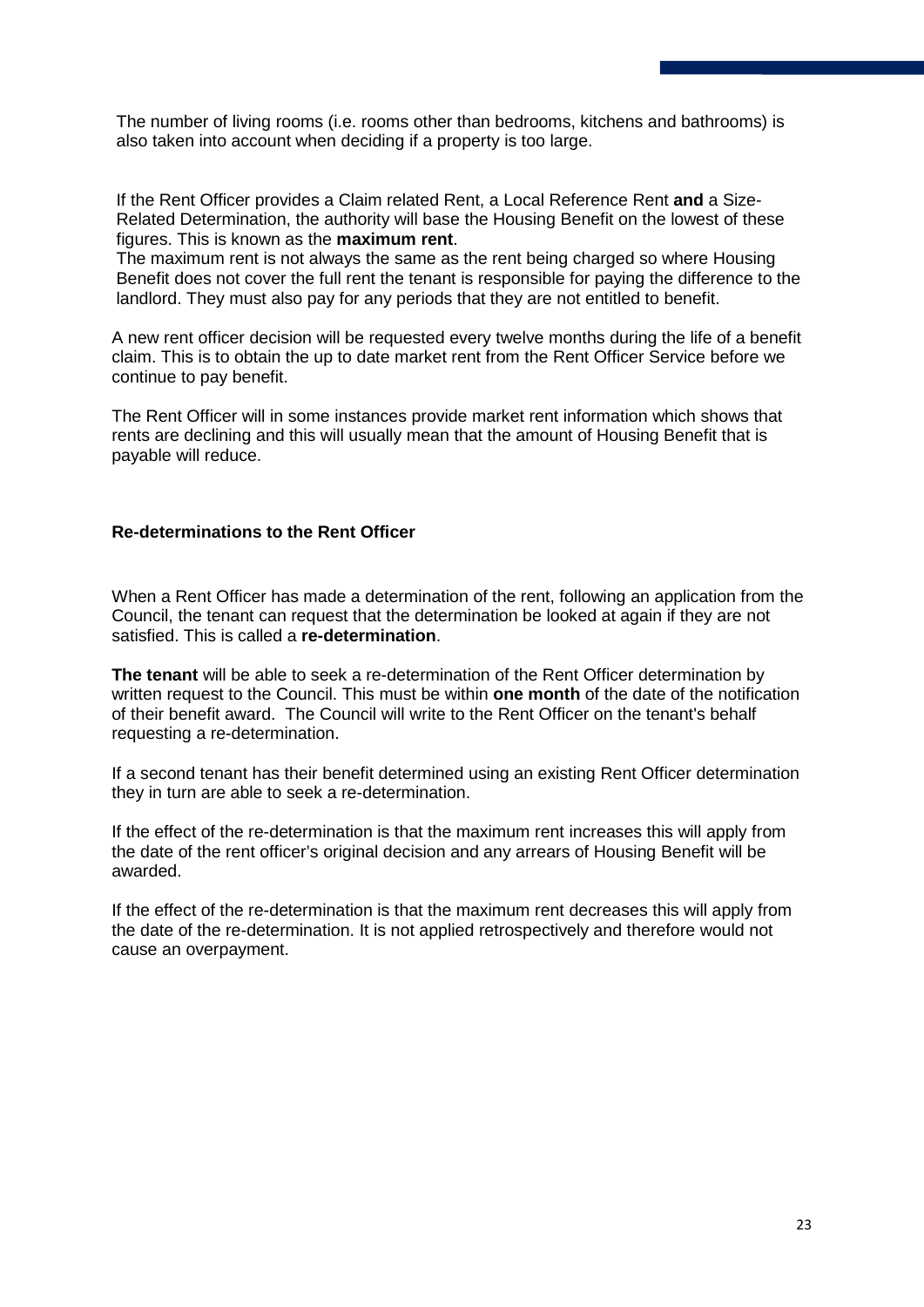## <span id="page-24-0"></span>Claim Reviews and Change of Circumstances

The Council is no longer required to review every claim at set intervals. Previously the tenant had to complete a full application form and send in all verification documentation every twelve months, or less in some circumstances, regardless of whether or not there had been any change in income or circumstances. Failure to return the application form meant that benefit would be cancelled.

#### Claims are now set up to run indefinitely and the emphasis is on the customer to report any changes.

This does not mean that a claim will not be looked at again.

The Benefit Assessment Team deals with the review of claims either by visit, telephone or using lists produced by various agencies to match their data with ours. Reviews are now targeted to those claims where there is a significant chance that a change has occurred. The customer will be asked to complete a form and provide the necessary information.

Tenants who receive benefit payments will be required to provide proof that they are paying their rent and in cases where benefit is paid to their landlord, will be asked to provide proof of payments for any shortfall not paid by benefit. In cases where the tenant cannot provide this, further inquiries will have to be made into the commerciality of the rental agreement. Benefit can only be paid where there is a commercial liability to pay rent. We are aware that a rent book is not mandatory but the tenant should however have receipts for any payments they have made to the landlord.

We have found that some landlords have issued a tenancy agreement and once the Rent Officer decision is returned or the LHA rate is set, they have renegotiated the rent to a lower figure. There is no problem with doing this as long as the landlord puts this in writing to the tenant and the Council are informed.

### Change of Circumstances

Your tenant has an obligation to report any change of circumstances which may affect entitlement to benefit. These can be reported in writing or by visit to First Point (where your tenant can wait and have their benefit re-assessed).

Changes should be reported without delay. Delays can lead to overpayments being created or if a change which would lead to increased entitlement, loss of benefit if it not reported within one month

Landlords are required to report all known changes. A common change that landlords are aware of is if a tenant moves out of the property. To avoid overpayments please inform us promptly. We have an end of tenancy form which you can use [here.](#page-32-0)

Landlords or tenants failing to report change of circumstances may be subject to further action. Please see [Benefit Fraud pages.](#page-27-0)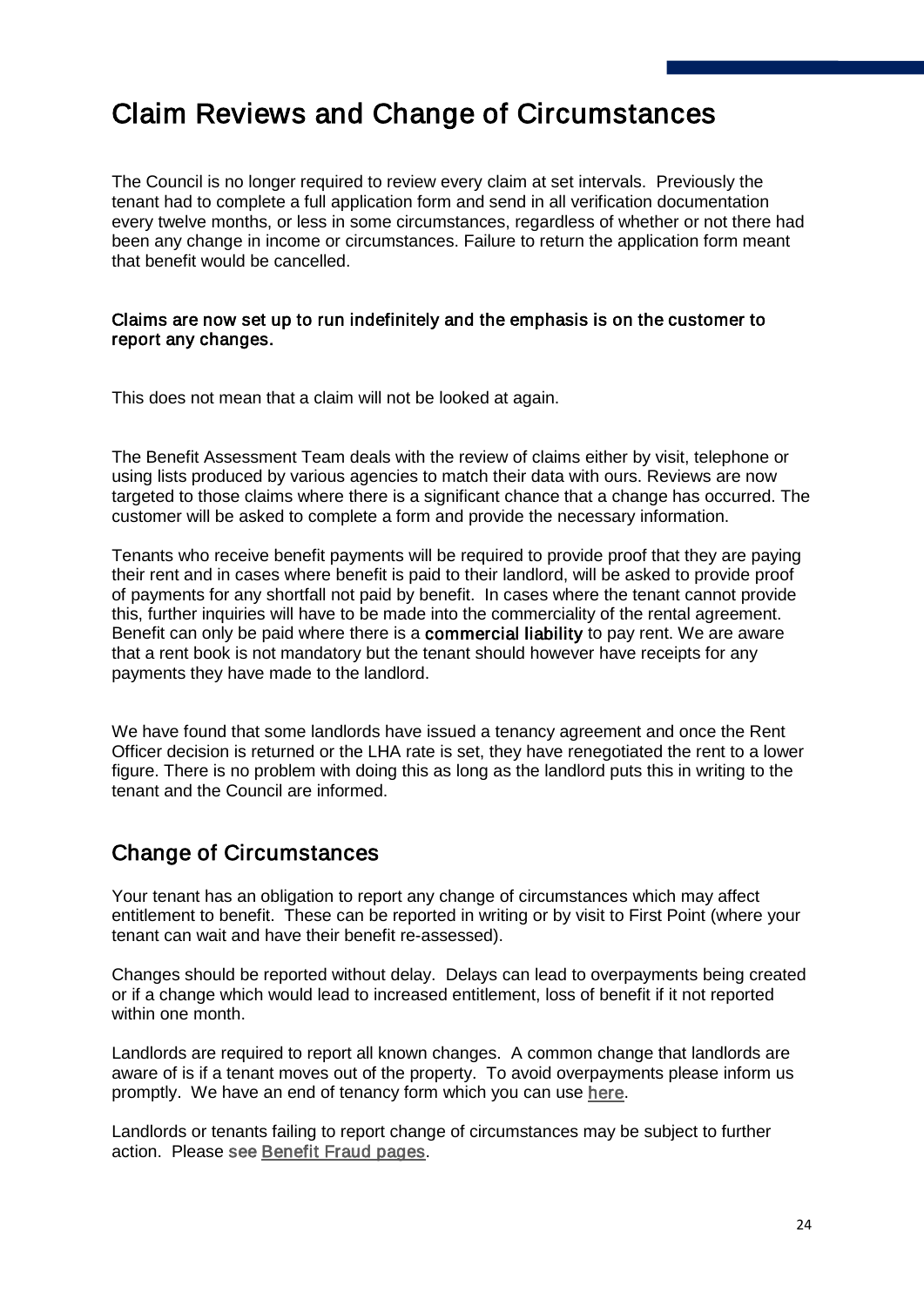## <span id="page-25-0"></span>**Disputes**

## Statement of Reasons, Reconsiderations and Appeals

#### Who can dispute a decision?

A "person affected" by a decision that has been made in respect of a claim for benefit, may dispute the decision. This person may be:

- The claimant or the appointee
- A person from whom the Council has determined that an overpayment of benefit is recoverable.
- The landlord or the agent (if they are paid direct)

The regulations state that the only time a landlord or their agent is a "person affected" is when a decision is made regarding the circumstances in which payment is to be made to a landlord, circumstances in which payment may be made to a landlord, and the decision that an overpayment is recoverable from the landlord or their agent.

However although these are the only decisions that can be disputed by a landlord, if a landlord has information to suggest that a benefit award is incorrect and provides information to the Council we will always look again to ensure the correct decision has been made (for example an incorrect end of tenancy date has been used in a calculation).

The affected person can request any of the following options once they have received a notification of the decision regarding benefit entitlement.

- Ask for an explanation (Statement of reasons) A landlord can write to us requesting a more detailed explanation of our decision. This should be requested within one month of the date of the decision. We will write giving a more detailed explanation of how and why we have reached our decision. Alternatively a request for a verbal explanation may be made and we will telephone to explain how and why we have reached our decision. However, if the landlord still disagrees with the information in the original decision, they have a time limit of one month from the date they were first informed of our decision and not from the date of our explanation (any time that it takes us to issue our explanation is not counted in the one month time limit)
- Ask us to look again at the decision (Reconsideration) This request must be made in writing and signed by the person who is affected by the decision. This should also be requested within one month of the date of the benefit notification. It should state which decision needs to be reconsidered and the reason why it is thought the decision is wrong. We will send a letter stating the detailed reasons why we have or have not changed our decision. If we have reconsidered our original decision and we have not changed it then if you wish, there is a right of appeal against the decision. This must be received by the Council within one month of the date of the reconsideration decision.
- Appeal against the decision  $-$  This must be in writing and signed by the person who is affected by the decision. The appeal must be made within one month of the date of your benefit notification (or if you have already had a reconsideration decision, within one month of the date of that reconsideration). It must state which decision is being appealed and the reason why it is thought the decision is wrong. If we have not already done so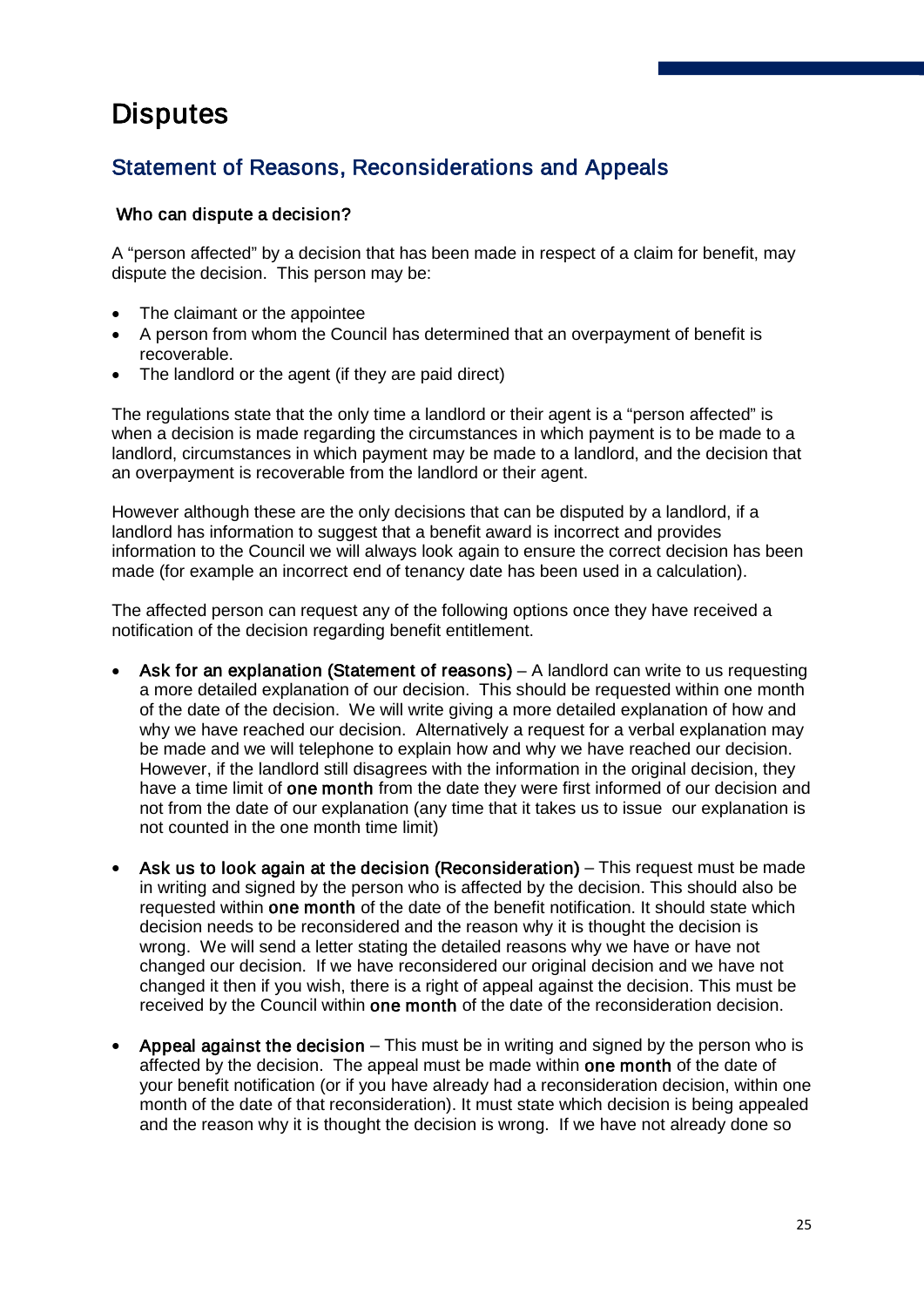we will reconsider the decision. If we are unable to alter our decision we will prepare the case so that an independent tribunal, administered by Her Majesty's Court and Tribunals Service, can hear the appeal. We will send both the landlord and HM Court and Tribunals Service a copy of our submission. In certain circumstances your tenant may also be sent a copy of the submission and invited to the appeal hearing. There is a choice of an oral hearing or a paper based hearing. The tribunal (normally one legally qualified person) will then make a decision on the appeal. There is more information about HM Court and Tribunals Service on their website – [www.justice.gov.uk](http://www.justice.gov.uk/). Housing Benefit and Council Tax Support appeals are heard by the Social Security and Child Support first-tier Tribunal.

#### Late Reconsiderations and Appeals

If the landlord sends the Council a request for reconsideration or appeal and it is outside the one month time limit, we will require in writing, the reasons why the reconsideration or appeal request is late.

In the case of a reconsideration we will make a decision as to whether we are able to accept the reasons for it being late. In the case of an appeal if we do not think that you have shown you had a good reason for sending in the appeal late, the request will be sent to HM Court and Tribunals Service and they will make a decision as to whether or not they can accept your reasons for lateness. If we are able to accept your reasons for sending in the appeal late, your appeal will be treated as though it has been made on time.

There is an absolute time-limit of 13 months so if the request for reconsideration or appeal is received more than 13 months after notification of the original decision then the reconsideration will not be considered. An appeal outside the absolute time-limit will be sent to HM Court and Tribunals Service for them to confirm whether the appeal should be struck out.

#### How to dispute a decision

Any dispute must be in writing and state the reasons why the person affected does not agree with the original decision that has been made. For example in a case when disputing the date a benefit claim has been ended when someone has moved out we need the following details; when notice to end the tenancy was received; the date that any deposit was released; confirmation whether you have seen the tenant in the property after the date they state they have moved, the date the tenancy ended and the date the keys have been returned.

It is helpful to the Quality Assurance & Appeals Officer if the dispute is made on the Council's dispute form as it is then clear what action the person affected wishes to take. A copy of the form can be downloaded [here.](http://www.telford.gov.uk/site/scripts/download_info.aspx?downloadID=12&fileID=17)

Please note that disputes made via e-mail can only be accepted if they contain a scanned signature. Any dispute not containing a signature will have to be returned in order to obtain one.

We aim to deal with all dispute requests within four weeks of receipt or as quickly as possible thereafter. All relevant information should be included and also any documentary evidence where appropriate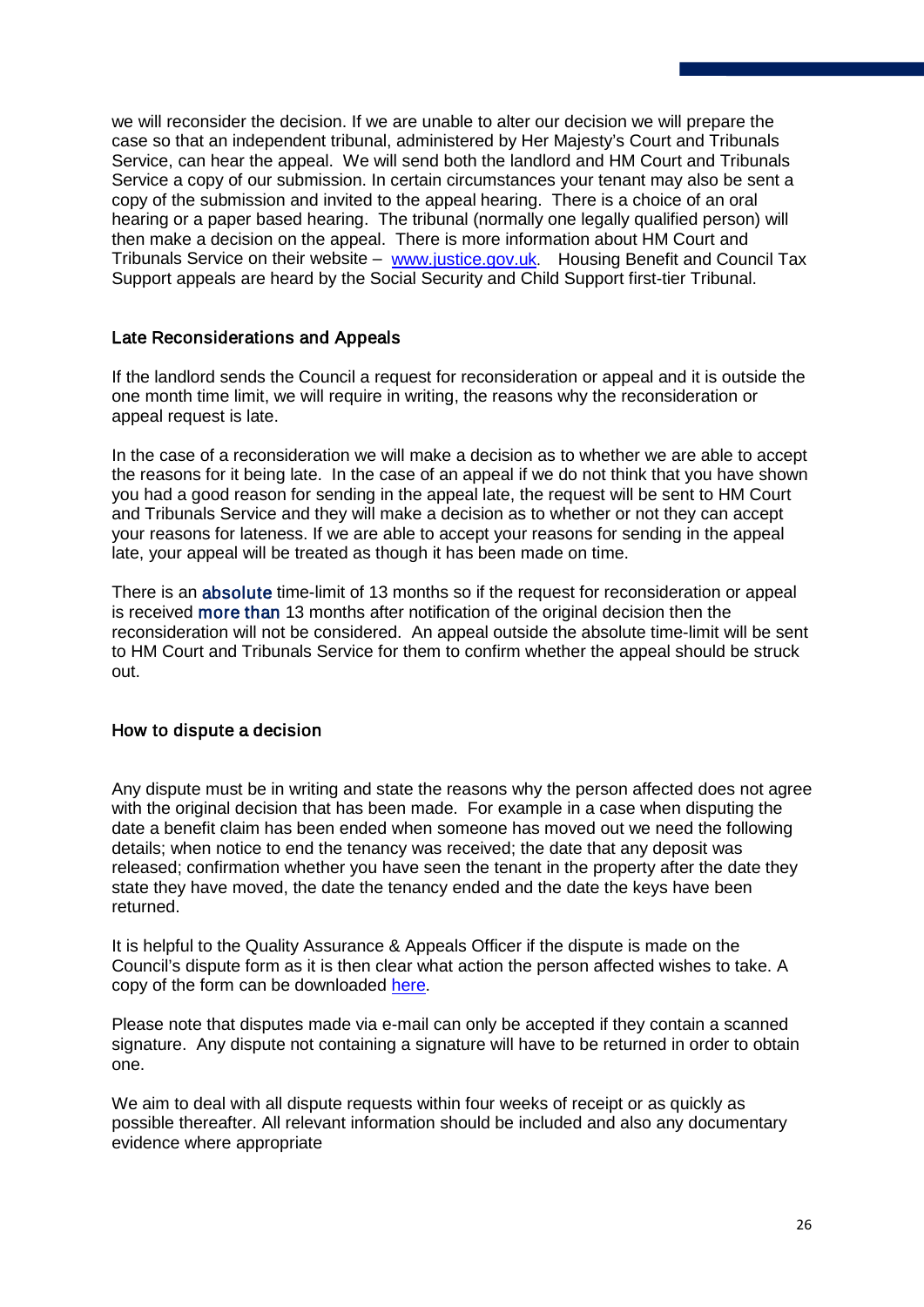## <span id="page-27-0"></span>Benefit Fraud

Benefit fraud is a deliberate misrepresentation or non disclosure of information for the intention of obtaining benefit or increasing an existing award of benefit.

The Social Security Administration (Fraud) Act 1992 is a significant act of law as it gives local authorities additional powers to help prevent and detect fraudulent claims for benefit. Local authorities can now obtain information directly from a landlord, agent or anyone acting on their behalf if there are suspicions about a claim. The suspicions do not have to involve the landlord and could be related to a claim at any property the landlord or agent owns or manages. We may ask for information using this new power but we will make it clear that we are doing so.

The Act strengthened the offences relating to fraud and this has implications for landlords and agents. It is now a criminal offence to dishonestly or without reasonable excuse:

- Fail to notify a change of circumstances which regulations under this Act require a person to notify.
- Knowingly cause or allow another person to fail to notify a change of circumstance which regulations require the other person to notify
- Make a false statement or representation
- Produce or allow to be produced any documentation or information which is false.

These offences mean that any landlord or agent who knowingly allow or encourage a tenant to provide false or incorrect information may be guilty of an offence. Similarly, a landlord or agent who allow or encourage a tenant not to report a change in circumstances can be guilty of an offence.

Where the landlord or agent receive payments of benefit, they have a duty to report any change in circumstance which may affect the amount of benefit that the tenant may be entitled to. Failure to do so may be a breach of the offences listed above and may lead to the landlord or agent receiving a formal caution, an administrative penalty or being prosecuted.

Our notification letters to the landlord or agent list the type of changes that a landlord should report – please make sure you read these notifications carefully.

#### Reporting Fraud

If a landlord believes that a tenant, or another landlord, may be committing benefit fraud they can contact our Fraud Investigation Team on 01952 383899.

Alternatively any relevant information can be put in writing and sent to us.

More information on benefit fraud can be found at www.telford.gov.uk/fraud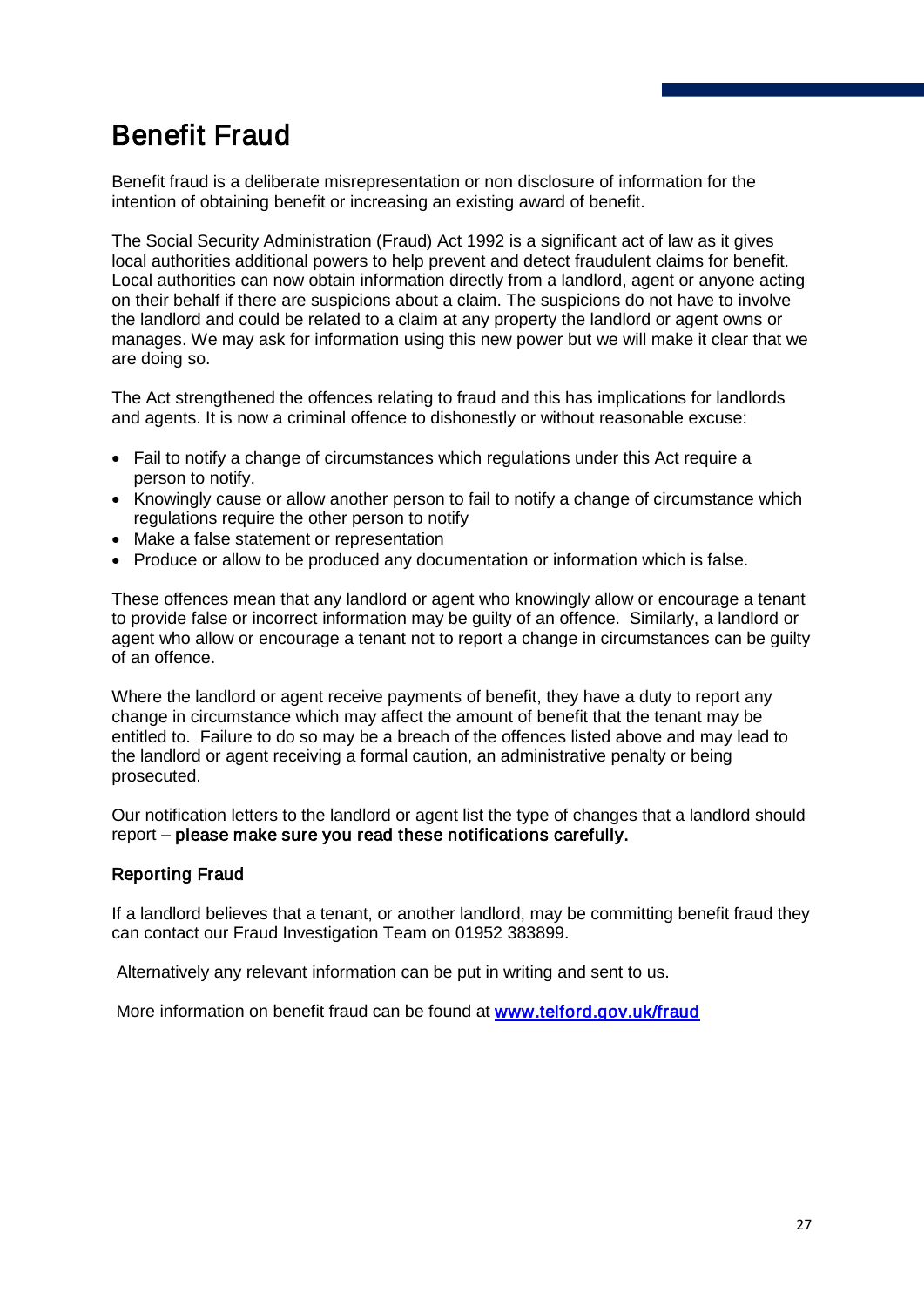## <span id="page-28-0"></span>Council Tax

Council Tax is a tax on residential properties and is used to meet the cost of local public services.

Council tax is normally payable by someone who is solely or mainly resident at a property and is over the age of 18. The landlord usually passes on the Council Tax liability to their tenants when they move into the property. The tenant can claim both Council Tax Support and Housing Benefit on the same claim form.

If a landlord wishes to continue to pay Council Tax on a property, the charge could be included in the tenancy agreement as part of the rent. The landlord would then continue to receive the bill and make the payment of Council Tax to the Council.

It is extremely important for a landlord to notify our Customer Contact Centre of any changes relating to a property in order that the Council Tax is attributed to the correct person.

There are three common circumstances where the owner or landlord would be liable to pay the Council Tax themselves:

- If a property was built or adapted for tenants who do not form part of a single household, have separate tenancies or pay rent for only part of the property; the property may be classed as a House of Multiple Occupation
- The property is a hostel or care home
- The property is unoccupied

There are some situations where there may be no liability for the payment of Council Tax in respect of unoccupied properties. These are unoccupied properties which:

- are left unoccupied by someone who is receiving personal care in hospital or nursing home or elsewhere
- are left unoccupied by someone who has moved to provide personal care to another person
- are left unoccupied by someone who has gone into prison
- are awaiting probate or letters of administration to be granted
- are awaiting occupation by a minister of religion
- are the property of a bankrupt person
- are the responsibility of a bankrupt's trustee
- are empty because occupation is prohibited by law

Many of the exemptions listed above are only applicable for a fixed period.

Please note that unoccupied unfurnished properties and those undergoing major repair which don't fall into any of the above categories no longer receive an exemption.

More information can be found on our website [www.telford.gov.uk.](http://www.telford.gov.uk/info/200028/council_tax)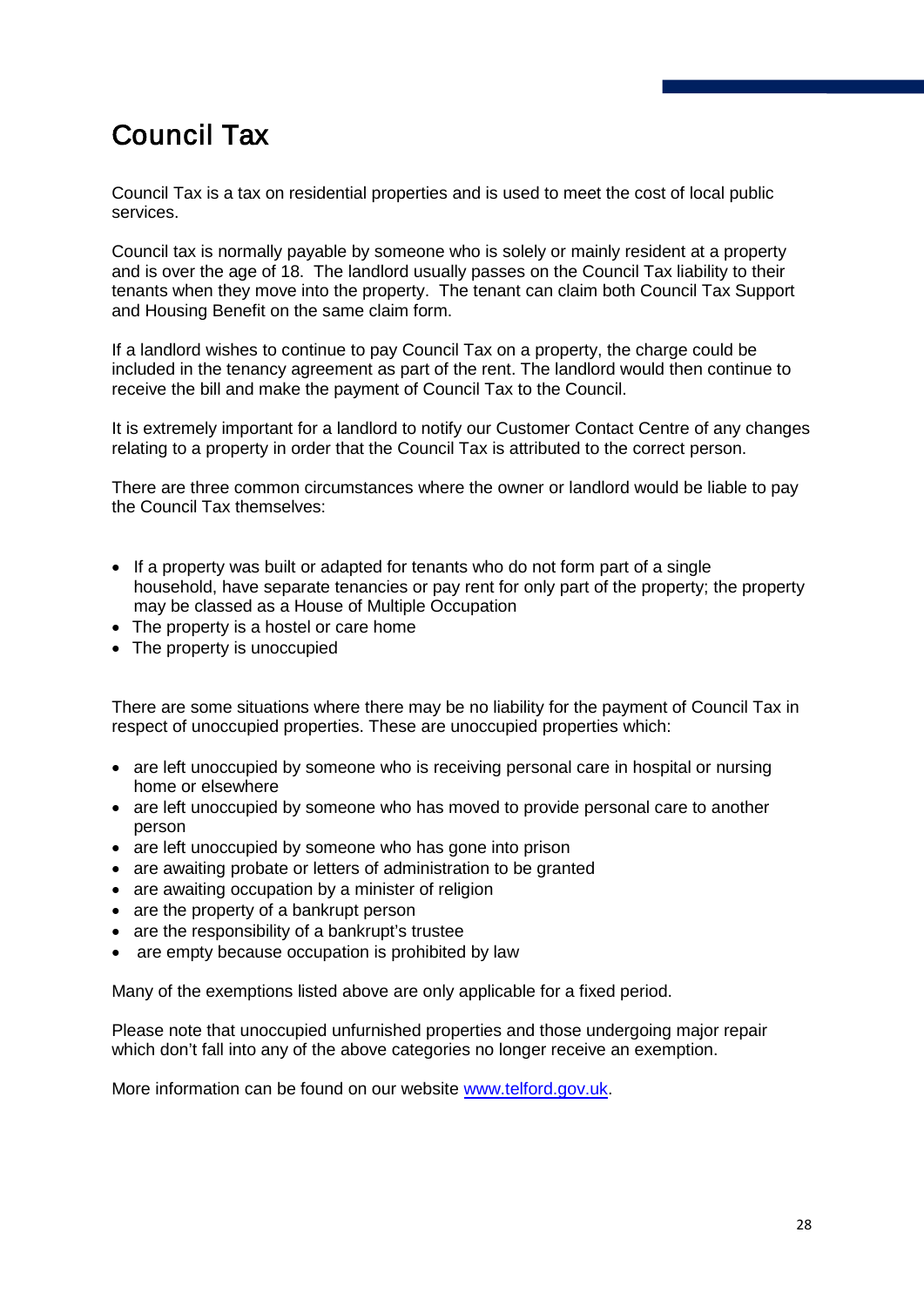## <span id="page-29-0"></span>**Discretionary Housing Payments**

If your tenant is in receipt of some Housing Benefit (including Local Housing Allowance) or Council Tax Support, but there is a shortfall between the benefit they are entitled to and the rent and or Council Tax that is charged and they are struggling to pay the shortfall, then they may be awarded a Discretionary Housing Payment (DHP). DHPs are usually paid for a short period of time to help with any hardship your tenant is experiencing due to unusual circumstances.

If your tenant wishes to apply for a DHP they must complete an **[application form](http://www.telford.gov.uk/site/scripts/download_info.aspx?downloadID=21)** giving details of their financial situation including income, expenditure and any debts.

Each application for a DHP is considered on the individual merits of the case. Payments maybe awarded if your tenant is experiencing financial hardship, or they have some other special circumstance which is causing them difficulty paying their rent or Council Tax.

When a DHP application is received, a Discretionary Awards Officer will arrange a visit to your tenant. They will give advice about any other income that your tenant may be able to access and give them information on how they may be able to ease their financial difficulties.

If your tenant requires further information on DHPs, please ask them to ring our Customer Contact Centre on 01952 383838.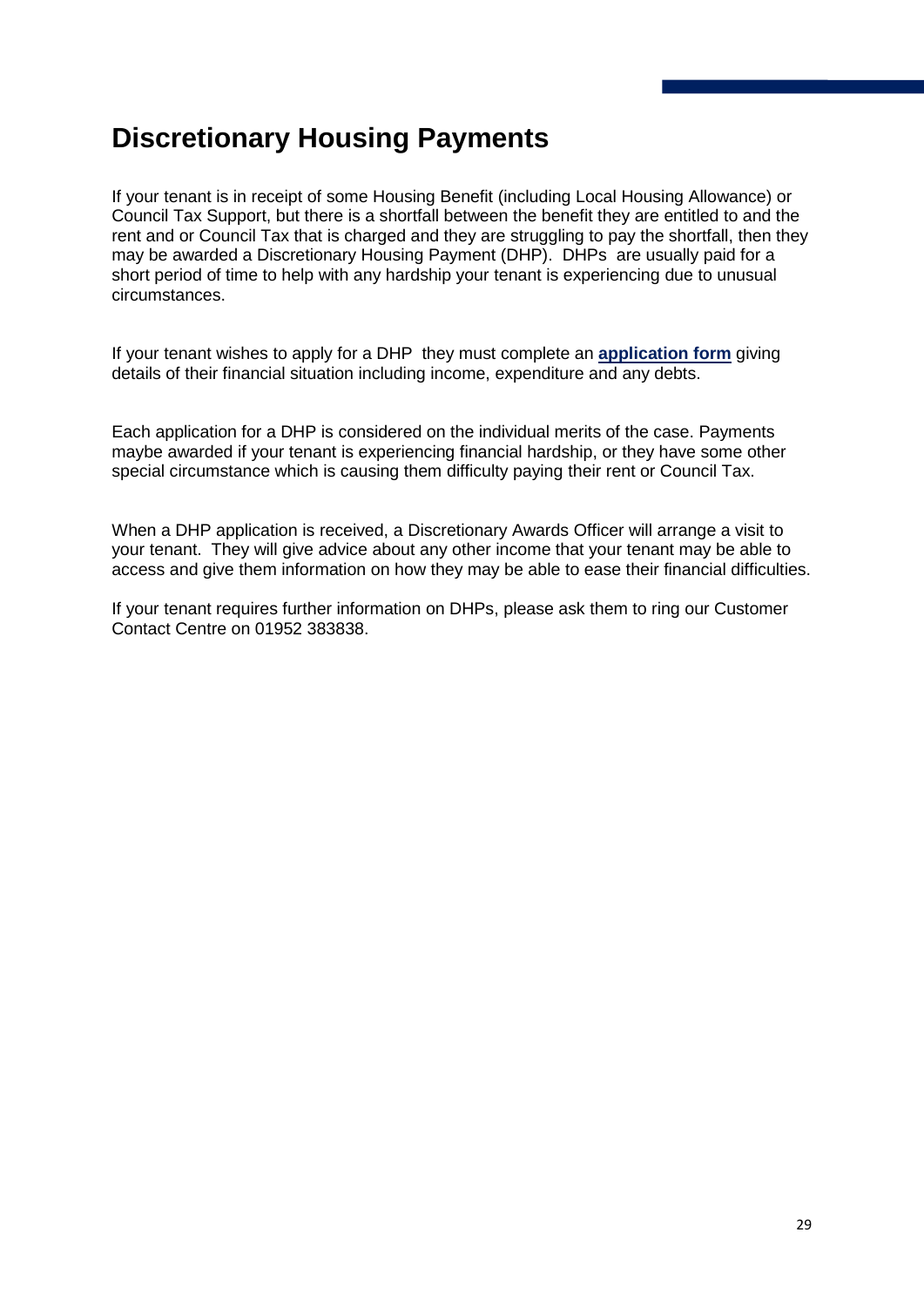## <span id="page-30-0"></span>Frequently Asked Questions

#### • Does the Council pay deposits?

If a landlord requires a deposit for the tenancy the tenant will be responsible for making this payment. Benefit will not cover this. The Council does operate a bond scheme for certain vulnerable tenants. Tenants can find out more information by ringing our Housing Service on 01952 381925.

#### Will the Council pay 4 weeks notice when the tenant leaves without giving notice?

Benefit is payable if a tenant has a liability to pay rent and occupies the property as their home. A tenant who has vacated without giving notice may still have a liability to pay rent but as they no longer occupy the property as their home there will not normally be an entitlement to benefit.

However, we can consider paying benefit on a home that the tenant has vacated if the tenant:

- has a liability to pay rent at a new address: and
- has claimed benefit at the new address: and
- has a liability to pay rent at the old address which he could not reasonably have avoided

It is advisable for the tenant to apply in writing giving the relevant information If the Council considers that the tenant has taken all reasonable steps to prevent the continuing rent liability at the old address we will consider paying benefit but only for a maximum of four weeks.

#### Will the Council pay benefit if a tenant is absent from the property for a temporary period?

The Council may continue to pay benefit if a tenant is away from home on a temporary basis. We can normally pay up to a maximum of 13 weeks.

We can pay only where:

- the tenant intends to return to the property
- the tenant's absence is likely to last no more that 13 weeks and
- the property is not re-let

If the tenant is in hospital or in prison on remand we may consider making payments of benefit for absences of up to 52 weeks. However the tenant must have the intention to return home within the 52 weeks. If it becomes clear that the tenant will not be returning home or that the absence will exceed 13 weeks (or 52 weeks for people in hospital or on remand) the benefit will stop immediately.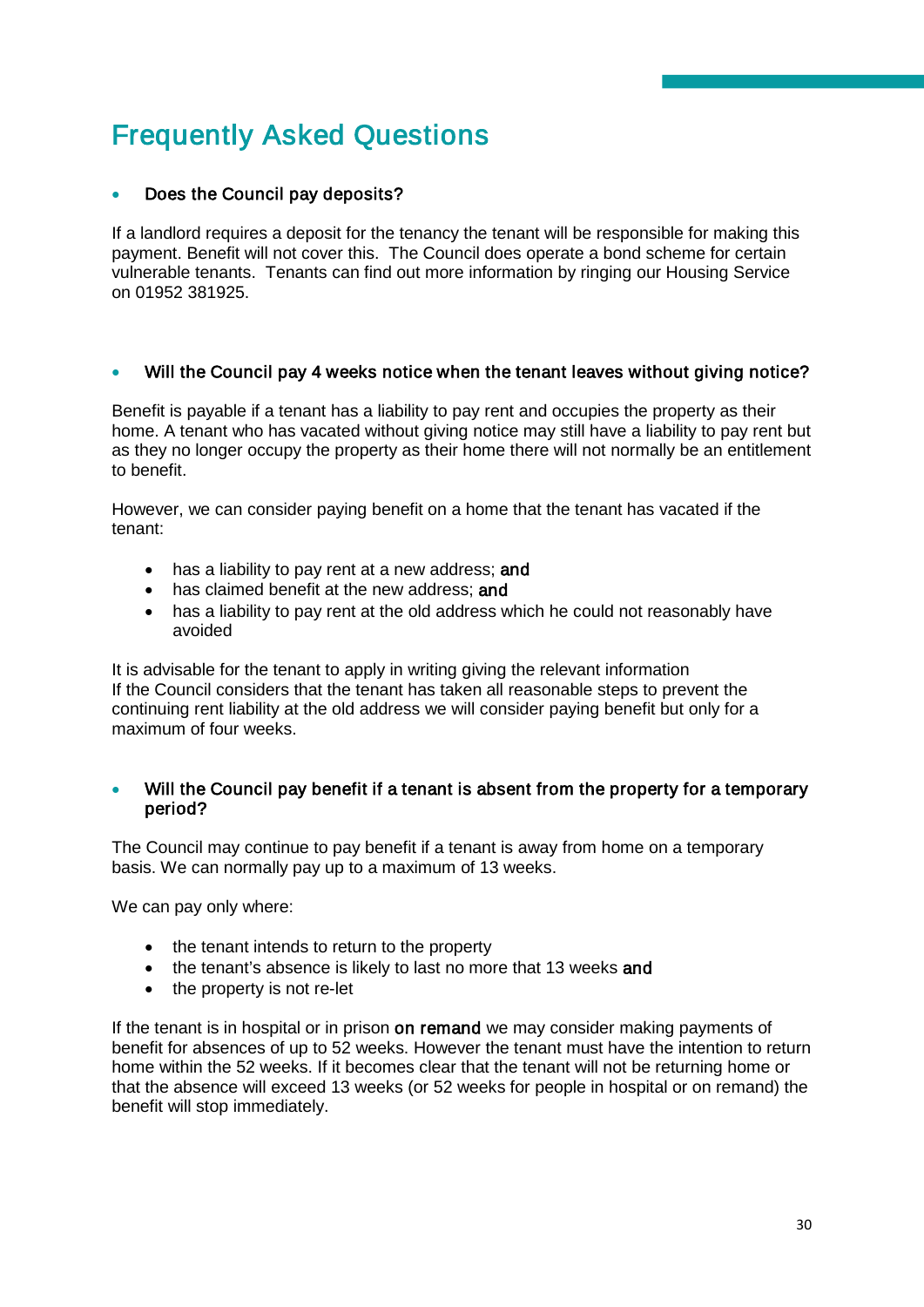For example if a tenant went into hospital with the intention of returning home within 52 weeks we would continue to pay benefit. If, after two weeks it becomes clear that the tenant will not be returning home, the benefit would stop immediately.

#### • How can I comment on the Housing Benefit Service?

If you have a comment then you can always contact our Discretionary Awards Officers who will be happy to discuss any issues or ideas you have.

Alternatively the Council has a dedicated Customer Quality Team who co-ordinate all customer feedback including compliments and complaints.

If you would like to tell us about something we have done well, you have a suggestion about how we could do things differently, or you need to complain, you can contact the Customer Quality team.

The easiest way is to fill in this [online feedback form](http://respond.telford.gov.uk/respondcustomer/createfeedback.aspx), you can also view the status of your [feedback](http://respond.telford.gov.uk/respondcustomer/FeedbackSearch.aspx) .

We are committed to:

- dealing with complaints and comments quickly and effectively
- using complaints, comments and compliments to review and improve our services

Contact Details for the Customer Quality Team are:

By email to [customer.quality@telford.gov.uk](mailto:customer.quality@telford.gov.uk)

By telephone to 01952 382006

In writing to  $-$ Customer Quality Team Telford & Wrekin Council Addenbrooke House Ironmasters Way **Telford** TF3 4NT

Further information on complaints can be found on our website.